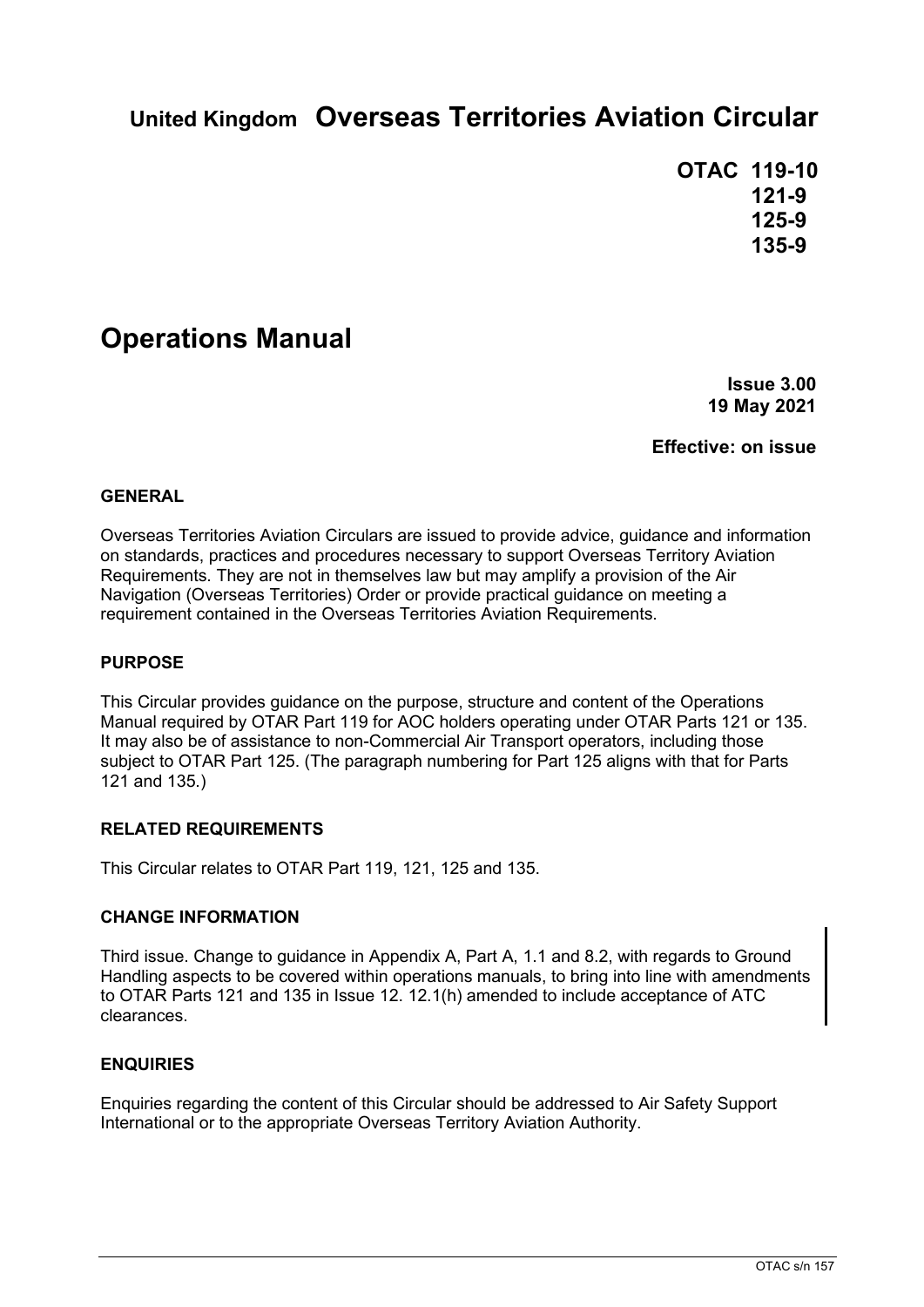$\overline{\phantom{a}}$ 

### **CONTENTS**

|  | 1 RESPONSIBILITY OF THE OPERATOR IN RELATION TO THE OPERATIONS MANUAL 3 |  |
|--|-------------------------------------------------------------------------|--|
|  |                                                                         |  |
|  |                                                                         |  |
|  |                                                                         |  |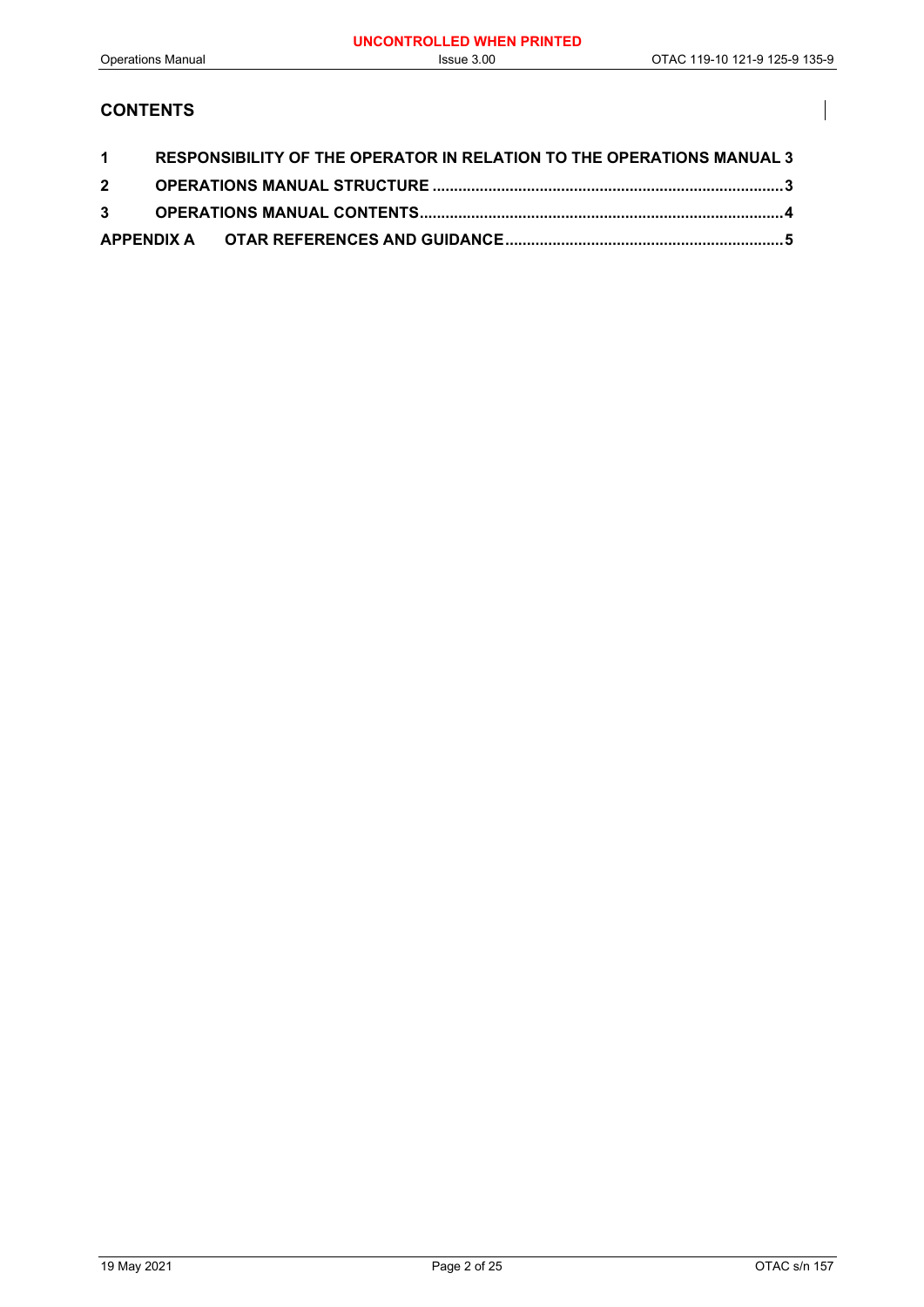## <span id="page-2-0"></span>**1 Responsibility of the Operator in relation to the Operations Manual**

- 1.1 The operator has responsibility for the safe conduct of operations and for compliance with the Air Navigation (Overseas Territories) Order and the Governor's requirements (the OTARs). These laws and requirements are not in themselves sufficient to provide the operator with comprehensive and detailed instructions on which to base an operation. The responsibility for the development of operating instructions necessary for the safety of an operation belongs to the operator. These operating instructions must not conflict with the AN(OT)O, the OTARs or the laws and regulations of other States into or over which operations are conducted. The primary means used by an operator to promulgate these operating instructions is the operations manual.
- 1.2 The operations manual and subsequent revisions have to be submitted to the OTAA. The OTAA will require revision of the manual as necessary to achieve compliance with the AN(OT)O and the OTARs.
- 1.3 The operations manual, which may consist of one or more volumes, should provide in a clear and concise manner the necessary policy guidance, procedures and operating instructions to the operator's personnel on how operations are to be conducted.

## <span id="page-2-1"></span>**2 Operations Manual Structure**

2.1 OTAR Parts 121.1250 and 135.1250 prescribe the main parts of the operations manual as follows:

Part A – General;

Part B – Aircraft Operating Matters – Type related;

Part C – Route and Aerodrome Instructions and Information;

Part D – Training.

- 2.2 OTAR Parts 121.1250 and 135.1250 require the operator to ensure that the operations manual is designed to observe human factor principles and provides all material specified in OTAR Part 119.71 and that listed at Appendix 1 to 121.1250 and 135.1250.
- 2.3 Appendix 1 to 121.1250 and 135.1250 provides a comprehensively detailed and structured list of all items to be covered in the operations manual. It is believed that a high degree of standardisation of operations manuals within the UK Overseas Territories will lead to improved overall flight safety.
- 2.4 To facilitate comparability and usability of operations manuals by new personnel, formerly employed by another operator, operators are recommended not to deviate from the numbering system used. If there are sections which, because of the nature of the operation, do not apply, it is recommended that operators maintain the numbering system described below and insert 'Not applicable' or 'Intentionally blank' where appropriate.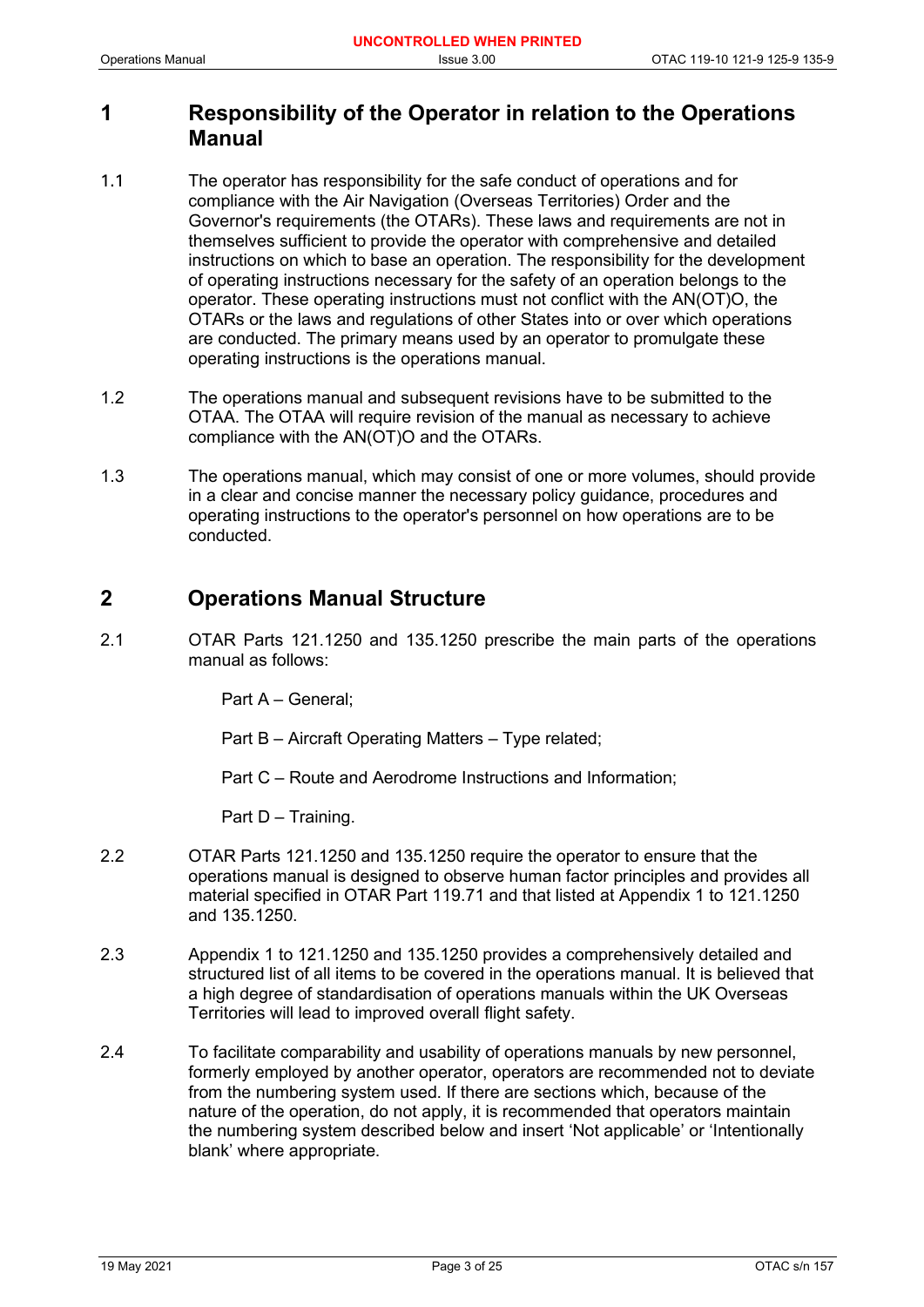## <span id="page-3-0"></span>**3 Operations Manual contents**

- 3.1 This OTAC provides additional detail regarding the operational policies, instructions, procedures and other information to be contained in the operations manual in order that operations personnel can satisfactorily perform their duties. When compiling an operations manual an operator may take advantage of the contents of other relevant documents. Material produced by the operator for Part B of the operations manual may be supplemented with or substituted by applicable parts of the aircraft flight manual or, where such a document exists, by an aircraft operating manual produced by the manufacturer of the aircraft. In the case of performance class B aeroplanes, it is acceptable that a "pilot operating handbook" (POH) or equivalent document is used as Part B of the operations manual, provided that the POH covers the necessary items. For Part C of the operations manual, material produced by the operator may be supplemented with or substituted by applicable route guide material produced by a specialised professional company.
- 3.2 If an operator chooses to use material from another source in his operations manual he should either copy the applicable material and include it directly in the relevant part of the operations manual, or the operations manual should contain a statement to the effect that a specific manual(s) (or parts thereof) may be used instead of the specified part(s) of the operations manual.
- 3.3 If an operator chooses to make use of material from an alternative source (e.g. a Route Manual producer, an aeroplane manufacturer or a training organisation) as explained above, this does not absolve the operator from the responsibility of verifying the applicability and suitability of this material. Any material received form an external source should be given its status by a statement in the operations manual.
- 3.4 Page headers and footers should reflect the company name, manual amendment status and page effective date.
- 3.5 References in the middle column of the table in Appendix A below indicate the source requirements but these are not necessarily exhaustive. Operators will need to check the current published version of the OTAR to ensure compliance. The paragraph suffix numbers for Part 125 follow the same numbering system as for Parts 121 and 135.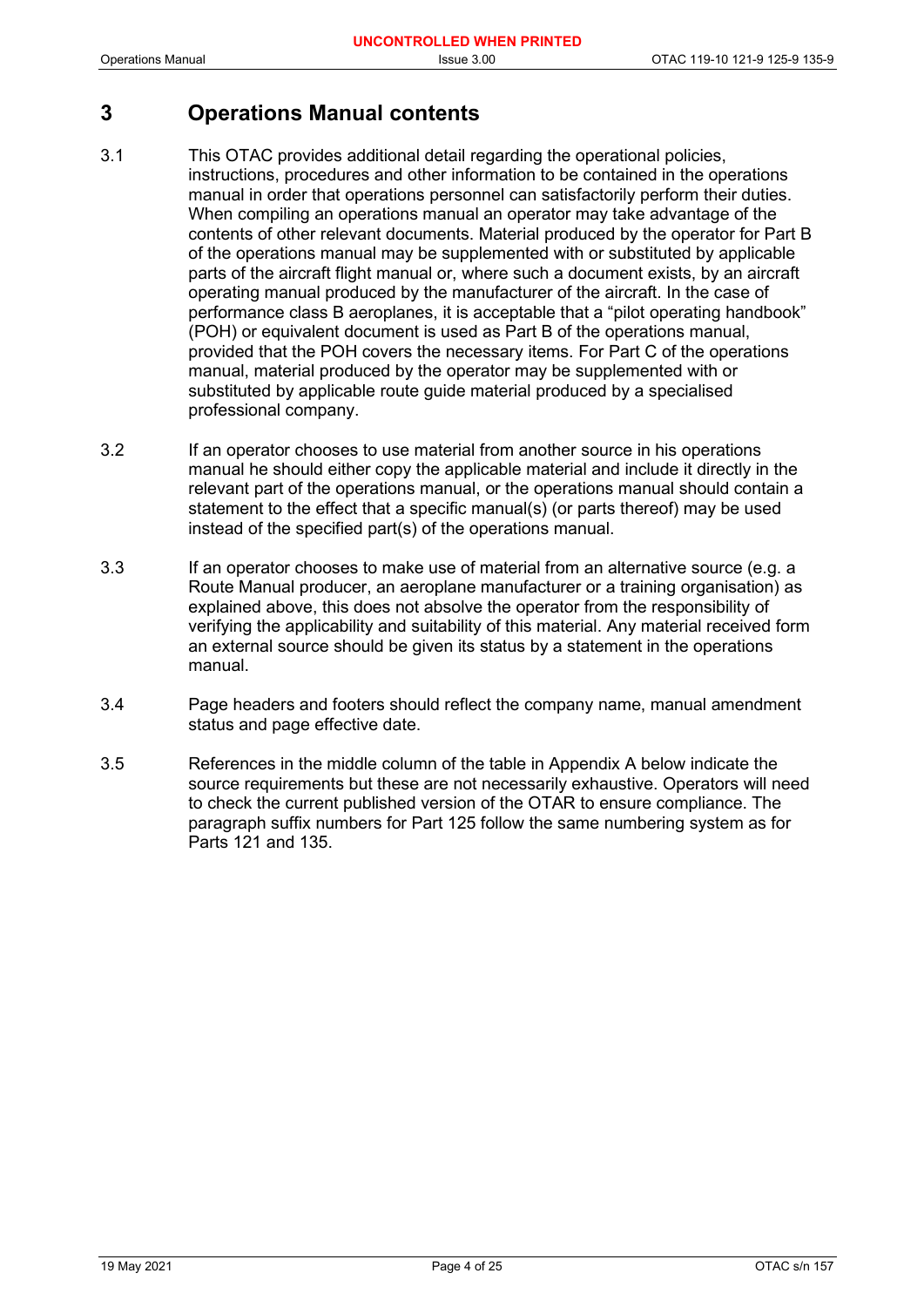# <span id="page-4-0"></span>**Appendix A OTAR references and guidance**

| <b>Part A GENERAL/BASIC</b>                | <b>OTAR</b>                          | <b>Comments</b>                                                                                                                                                                                                                                                                                                                                                                                                                                                                                                                                                                     |
|--------------------------------------------|--------------------------------------|-------------------------------------------------------------------------------------------------------------------------------------------------------------------------------------------------------------------------------------------------------------------------------------------------------------------------------------------------------------------------------------------------------------------------------------------------------------------------------------------------------------------------------------------------------------------------------------|
|                                            | references                           |                                                                                                                                                                                                                                                                                                                                                                                                                                                                                                                                                                                     |
|                                            | Here is the link to                  |                                                                                                                                                                                                                                                                                                                                                                                                                                                                                                                                                                                     |
| 0 ADMINISTRATION AND CONTROL OF            | the:                                 |                                                                                                                                                                                                                                                                                                                                                                                                                                                                                                                                                                                     |
| <b>OPERATIONS MANUAL</b>                   | <b>OTARs</b>                         |                                                                                                                                                                                                                                                                                                                                                                                                                                                                                                                                                                                     |
|                                            |                                      |                                                                                                                                                                                                                                                                                                                                                                                                                                                                                                                                                                                     |
| 0.1<br>Introduction                        | 119.67                               | (a)<br>A statement that the manual complies<br>with all applicable regulations and with the<br>terms and conditions of the applicable air                                                                                                                                                                                                                                                                                                                                                                                                                                           |
|                                            | 121.1250(a)                          | operator's certificate.                                                                                                                                                                                                                                                                                                                                                                                                                                                                                                                                                             |
|                                            | 135.1250(a)                          | A statement that the manual contains<br>(b)<br>operational instructions that are to be complied<br>with by the relevant personnel.                                                                                                                                                                                                                                                                                                                                                                                                                                                  |
|                                            |                                      | A list and brief description of the<br>(C)<br>various parts, their contents, applicability and<br>use.                                                                                                                                                                                                                                                                                                                                                                                                                                                                              |
|                                            |                                      | Explanations and definitions of terms<br>(d)<br>and words needed for the use of the manual.                                                                                                                                                                                                                                                                                                                                                                                                                                                                                         |
| 0.2<br>System of amendment and<br>revision | 119.71<br>121.1250(a)                | Details of the person(s) responsible<br>(a)<br>for the issuance and insertion of amendments<br>and revisions.                                                                                                                                                                                                                                                                                                                                                                                                                                                                       |
|                                            | 135.1250(a)                          | A record of amendments and<br>(b)<br>revisions with insertion dates and effective<br>dates.                                                                                                                                                                                                                                                                                                                                                                                                                                                                                         |
|                                            |                                      | A statement that handwritten<br>(C)<br>amendments and revisions are not permitted<br>except in situations requiring immediate<br>amendment or revision in the interest of safety.                                                                                                                                                                                                                                                                                                                                                                                                   |
|                                            |                                      | A description of the system for the<br>(d)<br>annotation of pages and their effective dates.                                                                                                                                                                                                                                                                                                                                                                                                                                                                                        |
|                                            |                                      | (e)<br>A list of effective pages.                                                                                                                                                                                                                                                                                                                                                                                                                                                                                                                                                   |
|                                            |                                      | Annotation of changes (on text pages<br>(f)<br>and, as far as practicable, on charts and<br>diagrams).                                                                                                                                                                                                                                                                                                                                                                                                                                                                              |
|                                            |                                      | Temporary revisions.<br>(g)                                                                                                                                                                                                                                                                                                                                                                                                                                                                                                                                                         |
|                                            |                                      | A description of the system for staff to<br>(h)<br>propose amendments                                                                                                                                                                                                                                                                                                                                                                                                                                                                                                               |
|                                            |                                      | A description of the distribution<br>(i)<br>system for the manuals, amendments and<br>revisions.                                                                                                                                                                                                                                                                                                                                                                                                                                                                                    |
| <b>1 ORGANISATION AND RESPONSIBILITIES</b> |                                      |                                                                                                                                                                                                                                                                                                                                                                                                                                                                                                                                                                                     |
|                                            |                                      |                                                                                                                                                                                                                                                                                                                                                                                                                                                                                                                                                                                     |
| 1.1<br>Organisational structure            |                                      |                                                                                                                                                                                                                                                                                                                                                                                                                                                                                                                                                                                     |
|                                            | 119.71<br>121.1250(a)<br>135.1250(a) | A description of the organisational structure<br>including the general company organigram and<br>operations department organigram. The<br>organigram must depict the relationship<br>between the Operations Department and the<br>other Departments of the company. In<br>particular, the subordination and reporting lines<br>of all Divisions, Departments etc, which pertain<br>to the safety of flight operations, must be<br>shown. A description of the structure and<br>related responsibilities and authorities for<br>ground handling functions is also to be<br>included. |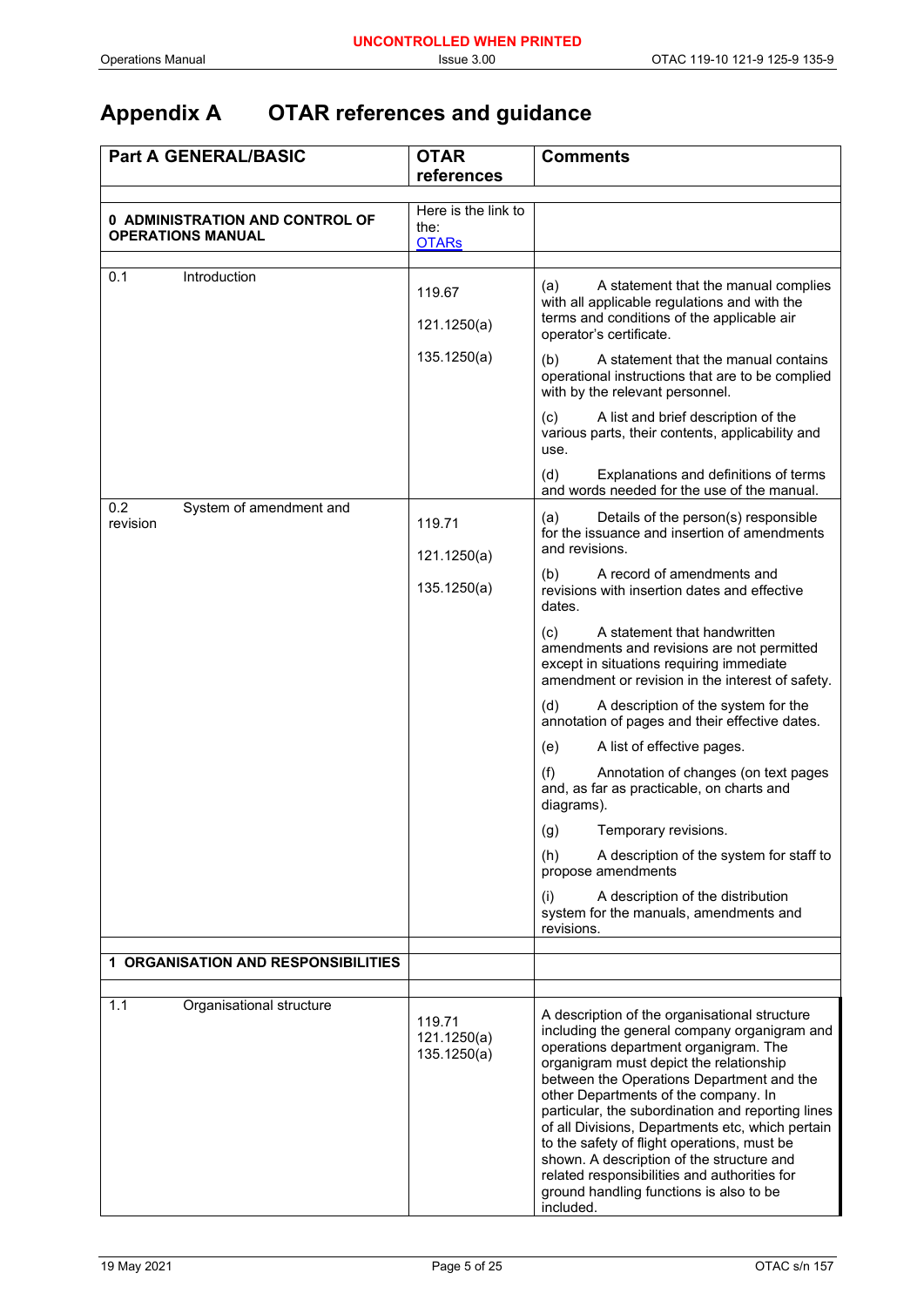| 1.2<br>Names of nominated postholders                                                  | 119.71                                               | The name of each nominated postholder<br>responsible for flight operations, the<br>maintenance system, crew training and ground<br>operations, as prescribed in Part 119. A<br>description of their function and<br>responsibilities, including their responsibilities<br>for SMS (see Part A Section 3).                                                                                                                      |
|----------------------------------------------------------------------------------------|------------------------------------------------------|--------------------------------------------------------------------------------------------------------------------------------------------------------------------------------------------------------------------------------------------------------------------------------------------------------------------------------------------------------------------------------------------------------------------------------|
| Responsibilities and duties of<br>1.3<br>operations management personnel               | 119.71<br>119.51                                     | A description of the duties, responsibilities and<br>authority of operations management personnel<br>pertaining to the safety of flight operations,<br>including their responsibilities for SMS (see<br>Part A Section 3), and the compliance with the<br>applicable regulations.                                                                                                                                              |
| Authority, duties and<br>1.4<br>responsibilities of the pilot-in-command               | 91.120<br>91.345<br>91.350                           | A statement defining the authority, duties and<br>responsibilities of the pilot-in-command.                                                                                                                                                                                                                                                                                                                                    |
| 1.5.<br>Duties and responsibilities of crew<br>members other than the pilot-in-command | AN(OT)O<br>Article 180                               | Article 180 in the AN(OT)O 2013                                                                                                                                                                                                                                                                                                                                                                                                |
| 1.6                                                                                    |                                                      | Duties and responsibilities associated with<br>ground handling functions, including ramp<br>operations and passenger services                                                                                                                                                                                                                                                                                                  |
| 2 OPERATIONAL CONTROL AND<br><b>SUPERVISION</b>                                        | 119.53                                               | The company will appoint a manager(s) to<br>control the numbers of personnel required to<br>operate the numbers and types of aircraft<br>involved. For a small operation, one manager<br>may be capable of supervising the conduct of<br>more than one department; this will have been<br>made clear in Section 1, above.                                                                                                      |
| Supervision of the operation by the<br>2.1                                             |                                                      | A description of the system for supervision of                                                                                                                                                                                                                                                                                                                                                                                 |
| operator                                                                               | 119.53<br>OTAR <sub>61</sub><br>121/135<br>Subpart H | the operation by the operator. This must show<br>how the safety of flight operations and the<br>qualifications of personnel are supervised. In<br>particular, the procedures related to the<br>following items must be described:                                                                                                                                                                                              |
|                                                                                        | 121/135<br>Subpart I                                 | Licence and qualification validity;<br>(a)<br>(b)<br>Competence of operations personnel;<br>and                                                                                                                                                                                                                                                                                                                                |
|                                                                                        | 91.1265                                              | (c)<br>Control, analysis and storage of<br>records, flight documents, additional<br>information and data.                                                                                                                                                                                                                                                                                                                      |
| 2.2<br>Supplementary flight safety<br>documents                                        | 119.65                                               | A description of any system for promulgating<br>information which may be of an operational<br>nature but is supplementary to that in the<br>operations manual. The applicability of this<br>information and the responsibilities for its<br>promulgation must be included.<br>A system should be established to ensure<br>confirmation of receipt of flying staff<br>instructions/administrative notices and flight<br>briefs. |
| Operational control<br>2.3                                                             | 121.155<br>135.155                                   | A description of the procedures and<br>responsibilities necessary to exercise<br>operational control with respect to flight safety.                                                                                                                                                                                                                                                                                            |
|                                                                                        |                                                      | This paragraph should contain a description of<br>the procedures and responsibilities necessary<br>to exercise operational control with respect to<br>safe operations including flight following.                                                                                                                                                                                                                              |
|                                                                                        |                                                      | All employees must be made aware that,<br>where more restrictive, they must comply with<br>the laws, regulation and procedures of those<br>states in which operations are conducted and<br>which are pertinent to execution of their duties.                                                                                                                                                                                   |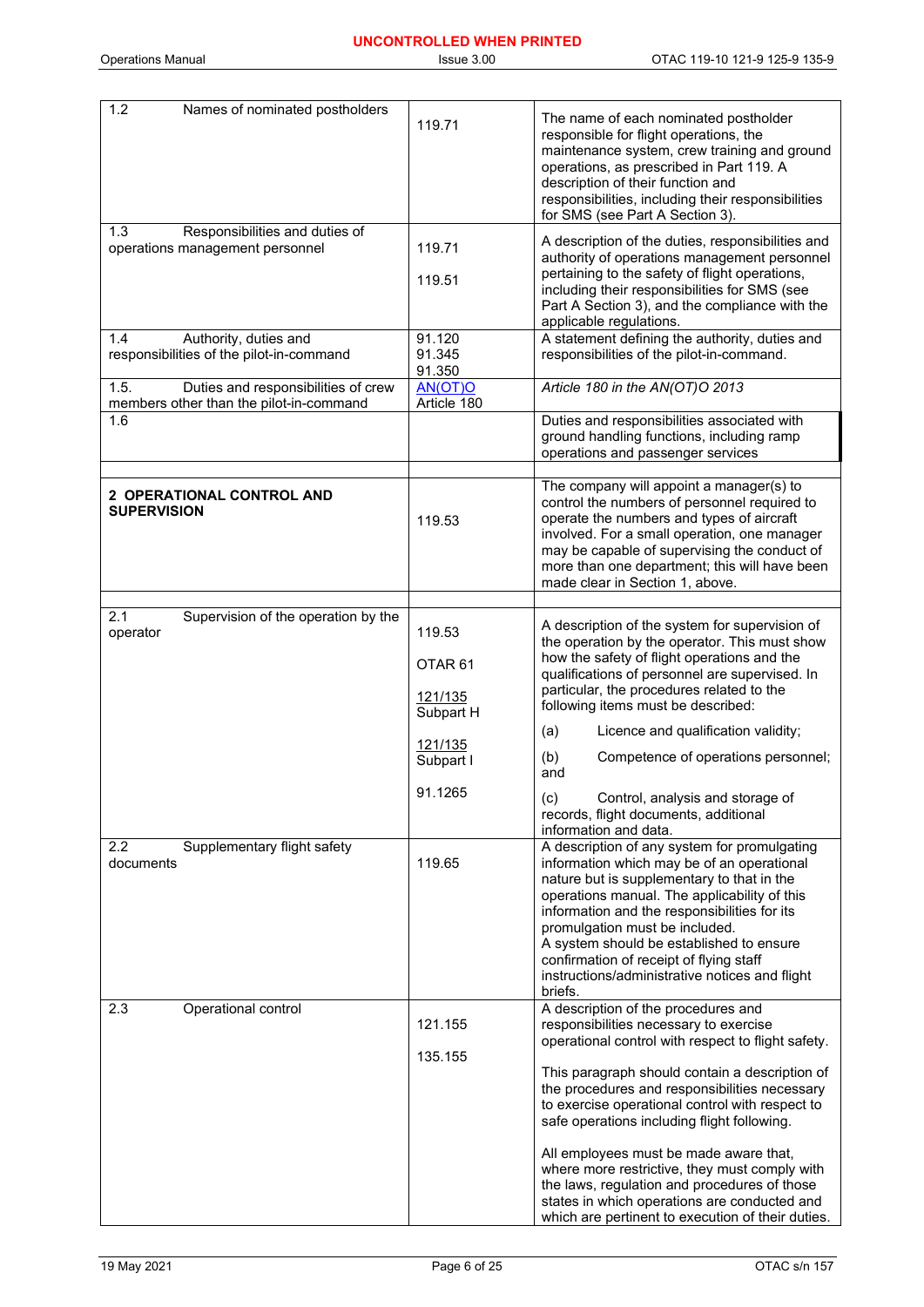# **UNCONTROLLED WHEN PRINTED**

| 2.4<br>Use of Standard Operating<br>Procedures (SOP) | 121.170<br>121.175 | In addition, the provision and use of checklists<br>is covered in 91.285, 121.285 and 135.285.                                                                                                                                                                                                                                                                                            |
|------------------------------------------------------|--------------------|-------------------------------------------------------------------------------------------------------------------------------------------------------------------------------------------------------------------------------------------------------------------------------------------------------------------------------------------------------------------------------------------|
|                                                      | 135.170<br>135.175 |                                                                                                                                                                                                                                                                                                                                                                                           |
| Powers of the Governor<br>2.5                        | 91.25<br>91.30     | A description of the powers of the Governor<br>(i.e. his designated regulator) and guidance to<br>staff on how to facilitate inspections by<br>designated personnel.                                                                                                                                                                                                                      |
|                                                      |                    |                                                                                                                                                                                                                                                                                                                                                                                           |
| <b>3 MANAGEMENT SYSTEMS</b><br><b>SMS</b><br>(a)     | 119.59<br>119.61   | A description of the safety<br>(a)<br>management system (SMS) appropriate to the<br>size and complexity of the operation, for the<br>proactive management of safety, that<br>integrates the management of operations and<br>technical systems with financial and human<br>resource management, and that reflects quality                                                                  |
| (b)<br>Quality assurance programme                   | 119.67             | assurance principles according to the<br>requirements in OTAR Part 119.59. This<br>includes ensuring that the procedures and<br>requirements as contained in the operations<br>manual are adhered to by all operating staff.                                                                                                                                                              |
|                                                      |                    | See OTAC 119-12 Quality Management<br>Systems and OTAC 119-3 Safety<br><b>Management Systems</b>                                                                                                                                                                                                                                                                                          |
|                                                      |                    | It is for the operator to decide whether the<br>policies and procedures relating to the SMS<br>will be expressed as a component of existing<br>manuals (e.g. this operations manual, the<br>maintenance control manual etc.) or contained<br>in a separate SMS manual. In any case,<br>detailed local procedures in other documents<br>can be cross-referenced.                           |
|                                                      |                    | Information regarding the quality<br>(b)<br>assurance programme in accordance with<br>OTAR Part 119.67. A description of the<br>internal audit process and audit schedule (i.e.<br>compliance with the requirements of the<br>operator's quality system, if applicable),<br>including documentation of audit findings.<br>corrective actions, follow-up procedures, and<br>audit reports. |
|                                                      |                    | Provision of assurance that any flight data<br>analysis programme is non-punitive and a<br>description of the safeguards to protect the<br>source of the data.                                                                                                                                                                                                                            |
| <b>4 CREW COMPOSITION</b>                            |                    |                                                                                                                                                                                                                                                                                                                                                                                           |
| <b>Crew Composition</b><br>4.1                       | 121.905            | An explanation of the method for determining<br>crew compositions taking account of the<br>following:                                                                                                                                                                                                                                                                                     |
|                                                      | 135.905            | (a) The type and variant of aircraft being used;                                                                                                                                                                                                                                                                                                                                          |
|                                                      |                    | The area and type of operation being<br>(b)<br>undertaken;                                                                                                                                                                                                                                                                                                                                |
|                                                      |                    | The phase of the flight;<br>(c)                                                                                                                                                                                                                                                                                                                                                           |
|                                                      |                    | (d)<br>The minimum crew requirement and<br>flight duty period planned;                                                                                                                                                                                                                                                                                                                    |
|                                                      |                    | Experience (total and on type),<br>(e)<br>recency and qualification of the crew<br>members; and                                                                                                                                                                                                                                                                                           |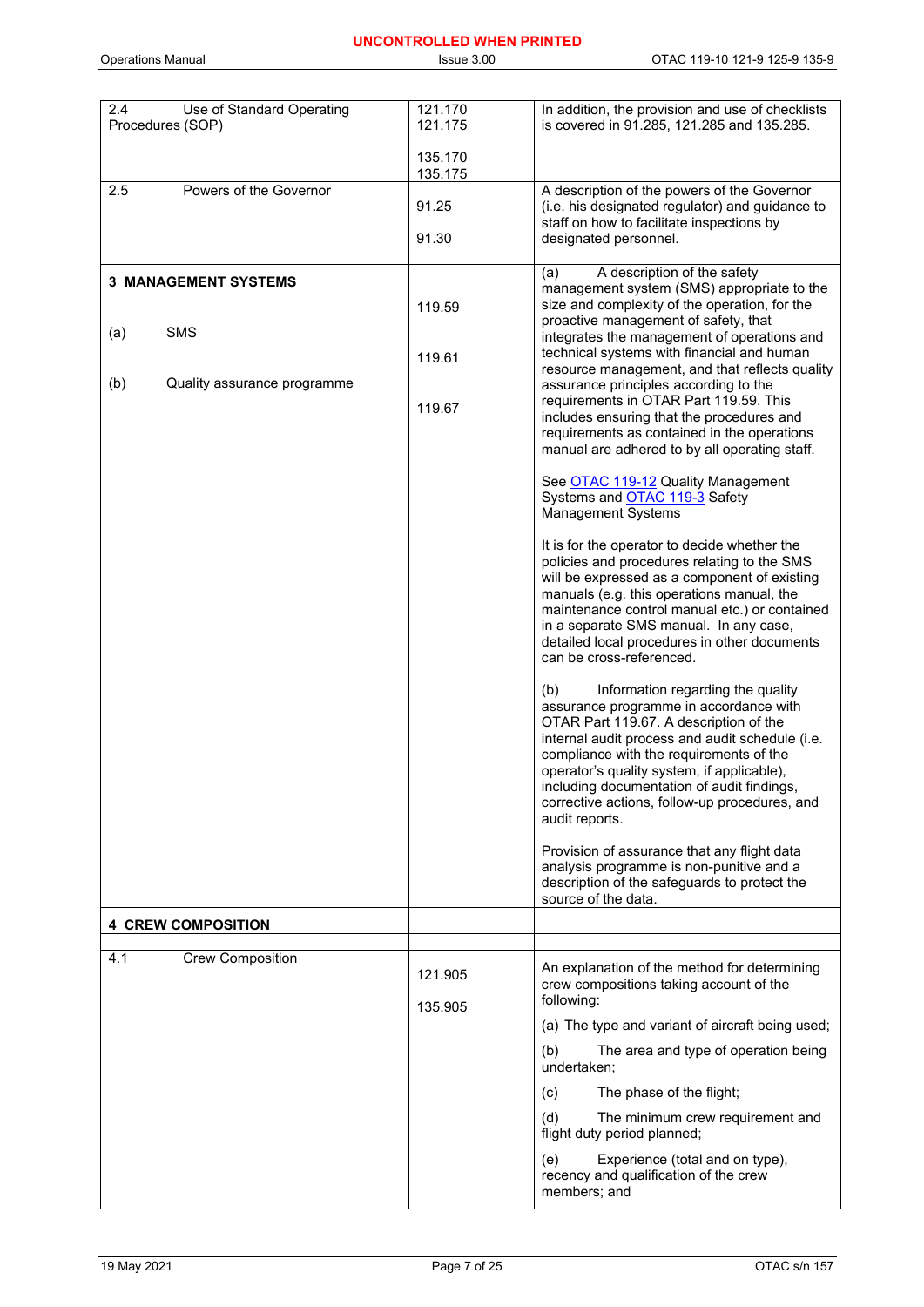|                                                                                                                 |                          | (f)<br>The designation of the pilot-in-<br>command and, if necessitated by the duration<br>of the flight, the procedures for the relief of the<br>pilot-in-command or other members of the<br>flight crew.<br>The designation of the senior cabin<br>(g)<br>crew member and, if necessitated by the<br>duration of the flight, the procedures for the<br>relief of the senior cabin crew member and any<br>other member of the cabin crew. The<br>nomination procedure adopted by the operator<br>must be detailed here, together with<br>procedures for selection of the next most<br>suitably qualified cabin crew member in the<br>event of incapacitation of the nominated |
|-----------------------------------------------------------------------------------------------------------------|--------------------------|--------------------------------------------------------------------------------------------------------------------------------------------------------------------------------------------------------------------------------------------------------------------------------------------------------------------------------------------------------------------------------------------------------------------------------------------------------------------------------------------------------------------------------------------------------------------------------------------------------------------------------------------------------------------------------|
| 4.2<br>Designation of the pilot-in-<br>command                                                                  | 121.920(a)<br>135.920(a) | SCCM.<br>The rules applicable to the designation of the<br>pilot-in-command.                                                                                                                                                                                                                                                                                                                                                                                                                                                                                                                                                                                                   |
| Flight crew incapacitation<br>4.3.                                                                              | 121.920(c)<br>135.920(c) | Instructions on the succession of command in<br>the event of flight crew incapacitation.                                                                                                                                                                                                                                                                                                                                                                                                                                                                                                                                                                                       |
| 4.4<br>Operation on more than one type<br>or variant                                                            | 121.1140                 | A statement indicating which aircraft are<br>considered as one type for the purpose of:                                                                                                                                                                                                                                                                                                                                                                                                                                                                                                                                                                                        |
|                                                                                                                 | 135.1140                 | Flight crew scheduling; and<br>(a)                                                                                                                                                                                                                                                                                                                                                                                                                                                                                                                                                                                                                                             |
|                                                                                                                 |                          | (b)<br>Cabin crew scheduling.                                                                                                                                                                                                                                                                                                                                                                                                                                                                                                                                                                                                                                                  |
|                                                                                                                 |                          | Here and in Part D must be detailed the<br>conditions for operating on more than one type<br>or variant, that satisfy the relevant OTARs and<br>appendices that are specific to the company<br>and have been approved by the Governor.                                                                                                                                                                                                                                                                                                                                                                                                                                         |
| <b>5 QUALIFICATION REQUIREMENTS</b>                                                                             |                          |                                                                                                                                                                                                                                                                                                                                                                                                                                                                                                                                                                                                                                                                                |
|                                                                                                                 |                          |                                                                                                                                                                                                                                                                                                                                                                                                                                                                                                                                                                                                                                                                                |
| Description of licence, experience,<br>5.1<br>qualification/competency, training, checking<br>requirements etc. | 121.905<br>135.905       | A description of the required licence, rating(s),<br>qualification/competency (e.g. for routes and<br>aerodromes), experience, training, checking<br>and recency for operations personnel to<br>conduct their duties. Consideration must be<br>given to the aircraft type and variant, kind of<br>operation and composition of the crew. Detail<br>must also be included regarding the usage of<br>part-time or freelance flight crew members.                                                                                                                                                                                                                                 |
| 5.2<br>Flight crew                                                                                              | 121/135                  | Pilot-in-command<br>(a)                                                                                                                                                                                                                                                                                                                                                                                                                                                                                                                                                                                                                                                        |
|                                                                                                                 | Subpart H                | Pilot relieving the pilot-in-command<br>(b)                                                                                                                                                                                                                                                                                                                                                                                                                                                                                                                                                                                                                                    |
|                                                                                                                 |                          | Co-pilot<br>(c)                                                                                                                                                                                                                                                                                                                                                                                                                                                                                                                                                                                                                                                                |
|                                                                                                                 |                          | Pilot under supervision<br>(d)                                                                                                                                                                                                                                                                                                                                                                                                                                                                                                                                                                                                                                                 |
|                                                                                                                 |                          | System panel operator<br>(e)                                                                                                                                                                                                                                                                                                                                                                                                                                                                                                                                                                                                                                                   |
|                                                                                                                 |                          | (f)<br>Operation on more than one type or<br>variant.                                                                                                                                                                                                                                                                                                                                                                                                                                                                                                                                                                                                                          |
|                                                                                                                 |                          | In addition to the criteria listed above the<br>minimum level of operating experience that<br>corresponds to the company's scale and scope<br>of operations must be quoted.                                                                                                                                                                                                                                                                                                                                                                                                                                                                                                    |
| 5.3<br>Cabin crew                                                                                               | 121/135                  | Senior cabin crew member<br>(a)                                                                                                                                                                                                                                                                                                                                                                                                                                                                                                                                                                                                                                                |
|                                                                                                                 | Subpart H                | Cabin crew member<br>(b)                                                                                                                                                                                                                                                                                                                                                                                                                                                                                                                                                                                                                                                       |
|                                                                                                                 |                          | Required cabin crew member<br>(i)                                                                                                                                                                                                                                                                                                                                                                                                                                                                                                                                                                                                                                              |
|                                                                                                                 |                          | (ii)<br>Additional cabin crew member and<br>cabin crew member during familiarisation<br>flights.                                                                                                                                                                                                                                                                                                                                                                                                                                                                                                                                                                               |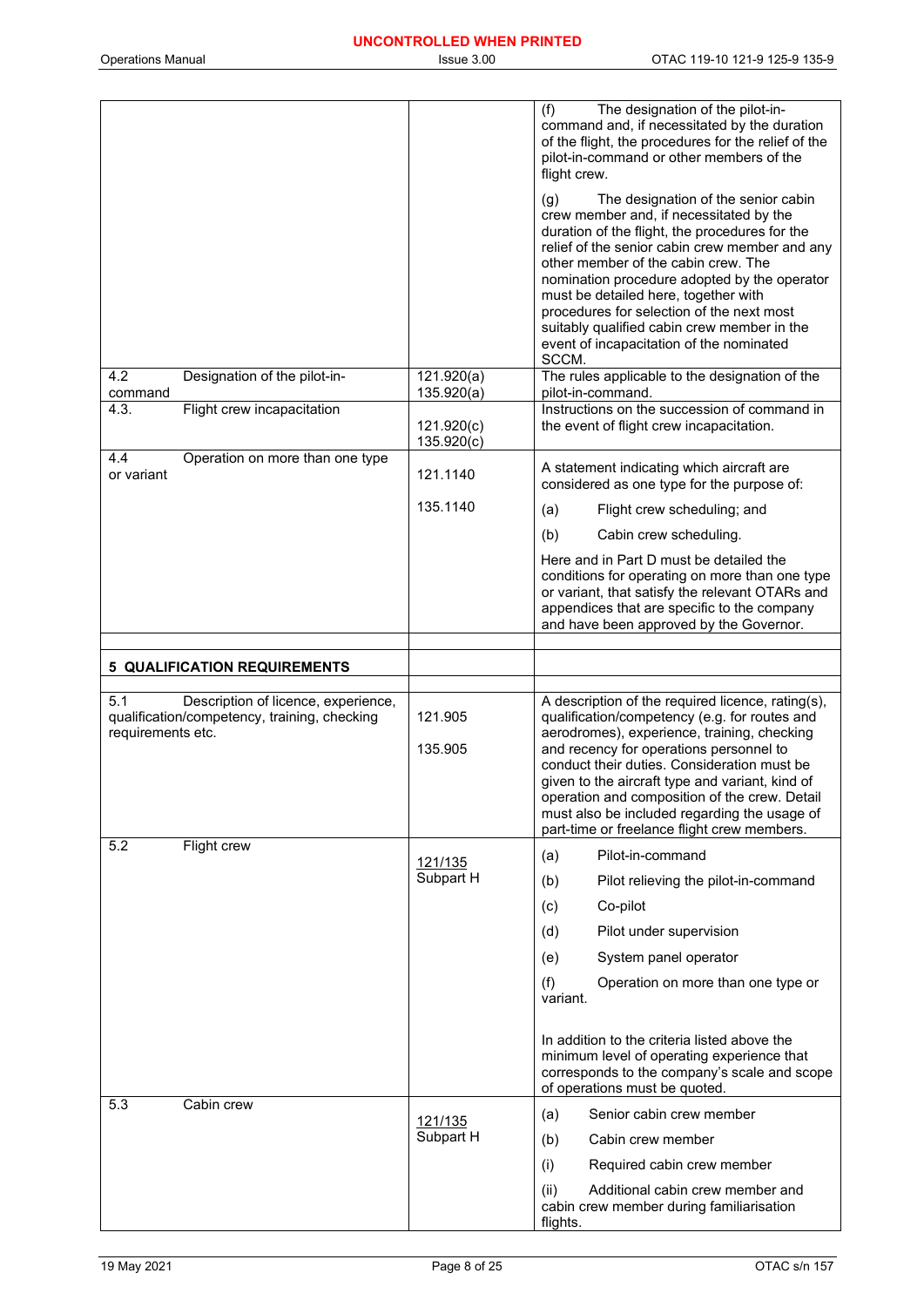|                                                                                            |                            | (c)<br>Operation on more than one type or<br>variant.                                                                                                             |
|--------------------------------------------------------------------------------------------|----------------------------|-------------------------------------------------------------------------------------------------------------------------------------------------------------------|
|                                                                                            |                            | Detail must also be included regarding the<br>usage of part-time or freelance cabin crew<br>members                                                               |
| 5.4<br>Training, checking and supervisory<br>personnel                                     | 121.570<br>121.1145        | For flight crew.<br>(a)                                                                                                                                           |
|                                                                                            | 135.570                    | For cabin crew.<br>(b)                                                                                                                                            |
|                                                                                            | 135.1145                   |                                                                                                                                                                   |
| 5.5<br>Other operations personnel                                                          |                            | A description of the required qualifications and<br>experience plus any training and/or checking<br>requirements.                                                 |
| <b>6 CREW HEALTH PRECAUTIONS</b>                                                           |                            |                                                                                                                                                                   |
|                                                                                            |                            |                                                                                                                                                                   |
| 6.1<br>Crew health precautions                                                             | 61.33                      | The relevant regulations and guidance to crew<br>members concerning health including                                                                              |
|                                                                                            | 61.35                      | psychoactive substances including but not<br>limited to:                                                                                                          |
|                                                                                            | 91.120                     | (a)<br>Alcohol and other intoxicating liquor                                                                                                                      |
|                                                                                            |                            | <b>Narcotics</b><br>(b)                                                                                                                                           |
|                                                                                            |                            | Drugs<br>(c)                                                                                                                                                      |
|                                                                                            |                            | Sleeping tablets<br>(d)                                                                                                                                           |
|                                                                                            |                            | Pharmaceutical preparations<br>(e)                                                                                                                                |
|                                                                                            |                            | Immunisation<br>(f)                                                                                                                                               |
|                                                                                            |                            | Diving, involving underwater pressure<br>(g)<br>breathing devices                                                                                                 |
|                                                                                            |                            | (h)<br>Blood/bone marrow donation                                                                                                                                 |
|                                                                                            |                            | (i)<br>Meal precautions prior to and during<br>flight                                                                                                             |
|                                                                                            |                            | Sleep and rest<br>(i)                                                                                                                                             |
|                                                                                            |                            | (k)<br>Surgical operations                                                                                                                                        |
|                                                                                            |                            | $($ l $)$<br>Incapacity due to injury or illness                                                                                                                  |
|                                                                                            |                            | Pregnancy<br>(m)                                                                                                                                                  |
|                                                                                            |                            | In cases of incapacity due to personal injury,<br>illness of 21 days or more, or pregnancy, flight<br>crew members shall make a written report to<br>the Governor |
|                                                                                            |                            |                                                                                                                                                                   |
| <b>7 FLIGHT TIME LIMITATIONS</b>                                                           |                            |                                                                                                                                                                   |
| Flight and duty time limitations and<br>7.1<br>rest requirements for crew members          | 121/135<br>Subpart K       | A description of the scheme developed by the<br>operator in accordance with OTAC 135-<br>$10/121 - 10$ .                                                          |
| Exceedances of flight and duty<br>7.2<br>time limitations and/or reduction of rest periods | 121.1210(c)<br>135.1210(c) | Conditions under which flight and duty time<br>may be exceeded or rest periods may be<br>reduced and the procedures used to report<br>these modifications.        |
| 7.3<br>Management of fatigue in other<br>operational staff                                 | 121.1200(a)<br>135.1200(a) |                                                                                                                                                                   |
|                                                                                            |                            |                                                                                                                                                                   |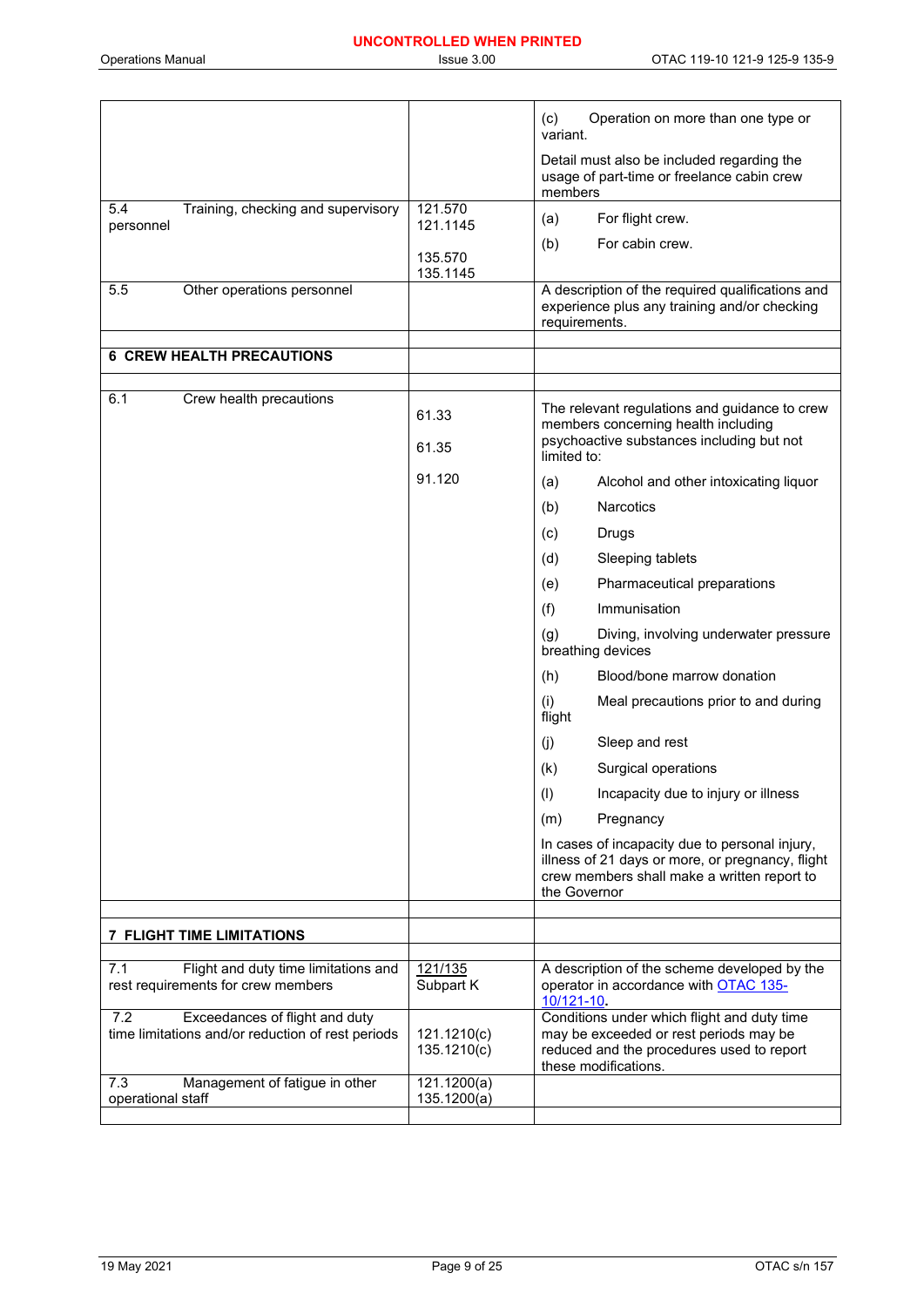| 8 OPERATING PROCEDURES                                                                                                                         |                                                              |                                                                                                                                                                                                          |
|------------------------------------------------------------------------------------------------------------------------------------------------|--------------------------------------------------------------|----------------------------------------------------------------------------------------------------------------------------------------------------------------------------------------------------------|
| Flight preparation instructions<br>8.1                                                                                                         | 91.190<br>121.190<br>135.190                                 | A description of the flight preparation<br>instructions as applicable to the operation.                                                                                                                  |
| Minimum flight altitudes<br>8.1.1                                                                                                              | 121.420                                                      | A description of the method of determination<br>and application of minimum altitudes including:                                                                                                          |
|                                                                                                                                                | 135.420                                                      | A procedure to establish the minimum<br>(a)<br>altitudes/flight levels for VFR flights; and                                                                                                              |
|                                                                                                                                                |                                                              | (b)<br>A procedure to establish the minimum<br>altitudes/flight levels for IFR flights.                                                                                                                  |
| Criteria for determining the<br>8.1.2<br>usability of Aerodromes                                                                               | 91.225                                                       | Criteria and responsibilities for the<br>authorisation of the use of aerodromes taking<br>into account:                                                                                                  |
|                                                                                                                                                | 121.225                                                      | (a) Ancillary services                                                                                                                                                                                   |
|                                                                                                                                                | 135.225                                                      | (b) Operations under IFR                                                                                                                                                                                 |
|                                                                                                                                                | Alternates:<br>121.255 to<br>121.270                         | (c) Operations under VFR                                                                                                                                                                                 |
|                                                                                                                                                |                                                              | (d) Aerodrome categorization                                                                                                                                                                             |
|                                                                                                                                                | 135.255 to<br>135.270                                        | (e) Selection of alternates                                                                                                                                                                              |
| 8.1.3<br>Methods for determination of<br>Aerodrome Operating Minima                                                                            | 91.240                                                       | The method for establishing<br>(a)<br>aerodrome operating minima for IFR flights.                                                                                                                        |
|                                                                                                                                                | 121.240                                                      | Reference must be made to procedures for the<br>determination of the visibility and/or runway                                                                                                            |
|                                                                                                                                                |                                                              | visual range and for the applicability of the                                                                                                                                                            |
|                                                                                                                                                | 135.240                                                      | actual visibility observed by the pilots, the<br>reported visibility and the reported runway<br>visual range.                                                                                            |
|                                                                                                                                                |                                                              | The increase of aerodrome operating minima<br>in case of degradation of approach or<br>aerodrome facilities, or to allow for instrument<br>approach procedures that do not comply with<br>ICAO PANS-OPS. |
|                                                                                                                                                |                                                              | The margin of time established for<br>(b)<br>planning the estimated time of use of an<br>aerodrome.                                                                                                      |
|                                                                                                                                                |                                                              | Instructions for determining<br>(c)<br>aerodrome operating minima for instrument<br>approaches using head-up displays (HUD) and<br>enhanced vision systems (EVS).                                        |
| 8.1.4<br>En-route operating minima for VFR<br>flights or VFR portions of a flight                                                              | 91.400                                                       | En-route operating minima for VFR Flights or<br>VFR portions of a flight and, where single-<br>engined aeroplanes are used, instructions for                                                             |
|                                                                                                                                                | 121.400                                                      | route selection with respect to the availability<br>of surfaces which permit a safe forced landing.                                                                                                      |
| 8.1.5<br>Presentation and application of                                                                                                       | 135.400<br>91.240                                            | See also Part C of this manual.                                                                                                                                                                          |
| aerodrome and en-route operating minima                                                                                                        |                                                              |                                                                                                                                                                                                          |
| 8.1.6<br>Interpretation of meteorological<br>information                                                                                       | ICAO Annex 3<br>and any<br>differences<br>notified by States | Explanatory material on the decoding of MET<br>forecasts and MET reports relevant to the area<br>of operations, including the interpretation of<br>conditional expressions.                              |
| 8.1.7<br>Instructions for determination of<br>the quantities of fuel, oil and water methanol to<br>be carried and the records to be maintained | 121.280                                                      | The methods by which the quantities of fuel, oil<br>and water methanol to be carried are<br>determined and monitored in flight.                                                                          |
|                                                                                                                                                | 135.280                                                      | This section must also include instructions on<br>the measurement and distribution of the fluid<br>carried on board. Such instructions must take<br>account of all circumstances likely to be            |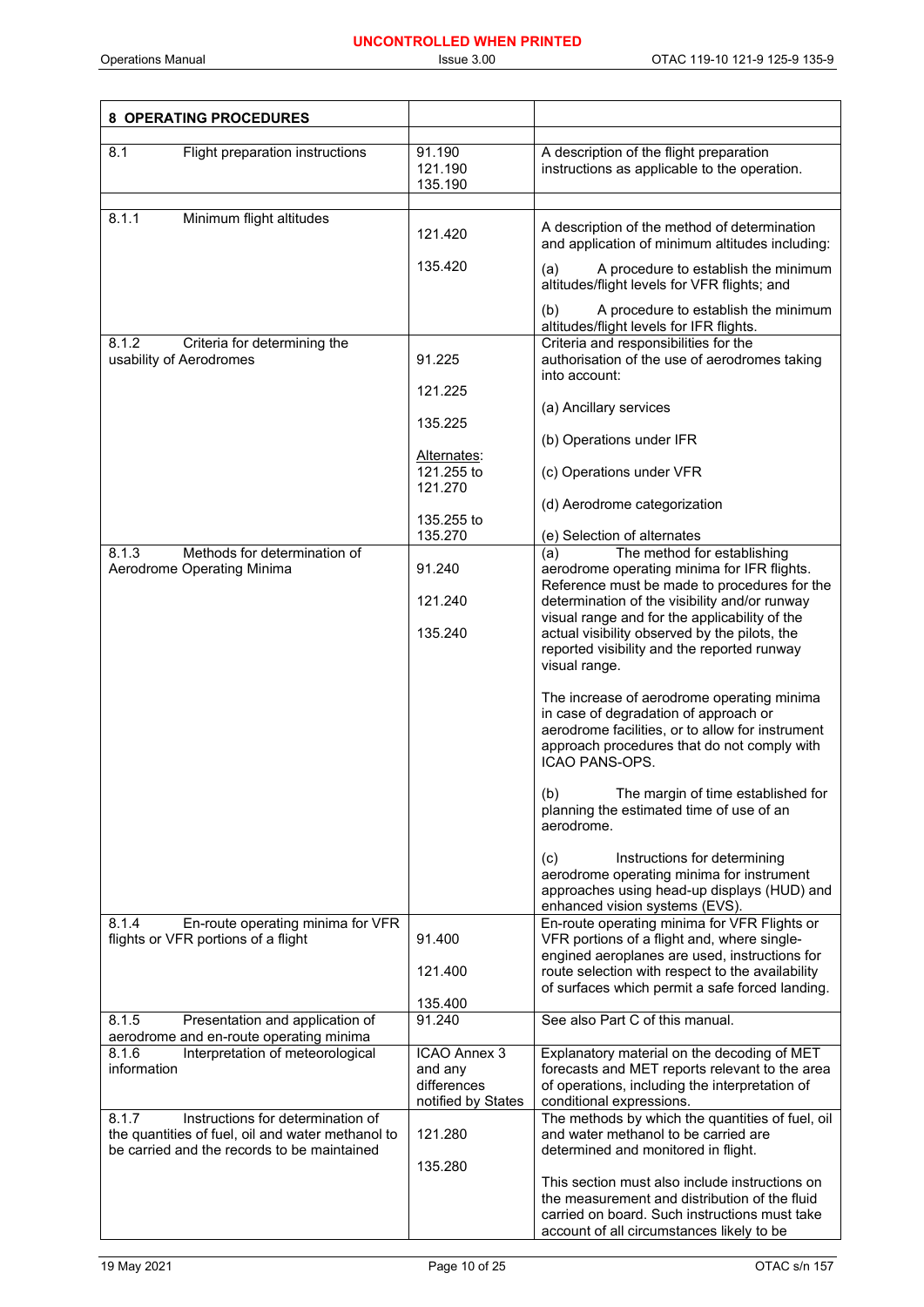|                                                                                |                    | encountered on the flight, including the<br>possibility of in-flight replanning and of failure<br>of one or more of the engines or systems. |
|--------------------------------------------------------------------------------|--------------------|---------------------------------------------------------------------------------------------------------------------------------------------|
|                                                                                |                    | The system for maintaining fuel and oil records<br>must also be described.                                                                  |
| 8.1.8<br>Mass and centre of gravity                                            | 121/135            | The general principles of mass and centre of<br>gravity including:                                                                          |
|                                                                                | Subpart D          | Definitions;<br>(a)                                                                                                                         |
|                                                                                |                    | (b)<br>Methods, procedures and<br>responsibilities for preparation and acceptance<br>of mass and centre of gravity calculations;            |
|                                                                                |                    | (c)<br>The policy for using standard and/or<br>actual mass;                                                                                 |
|                                                                                |                    | (d)<br>The method for determining the<br>applicable passenger, baggage and cargo<br>mass;                                                   |
|                                                                                |                    | (e)<br>The applicable passenger and<br>baggage mass for various types of operations<br>and aircraft type;                                   |
|                                                                                |                    | (f)<br>General instruction and information<br>necessary for verification of the various types<br>of mass and balance documentation in use;  |
|                                                                                |                    | Last minute changes (LMC)<br>(g)<br>procedures;                                                                                             |
|                                                                                |                    | Specific gravity of fuel, oil and water<br>(h)<br>methanol;                                                                                 |
|                                                                                |                    | (i)<br>Seating policy/procedures; and                                                                                                       |
|                                                                                |                    | Standard load plans.<br>(i)                                                                                                                 |
| ATS flight plan<br>8.1.9                                                       | 121.160<br>121.200 | Procedures and responsibilities for the<br>preparation and submission of the air traffic                                                    |
|                                                                                |                    | services flight plan. Factors to be considered                                                                                              |
|                                                                                | 135.160<br>135.200 | include the means of submission for both                                                                                                    |
| 8.1.10<br>Operational flight plan                                              | 121.160            | individual and repetitive flight plans.<br>Procedures and responsibilities for the                                                          |
|                                                                                | 121.165            | preparation and acceptance of the operational                                                                                               |
|                                                                                | 121.195            | flight plan. The use of the operational flight<br>plan must be described including samples of                                               |
|                                                                                | 135.160            | the operational flight plan formats in use.                                                                                                 |
|                                                                                | 135.165<br>135.195 |                                                                                                                                             |
| 8.1.11<br>Operator's aircraft technical log                                    |                    | The responsibilities and the use of the                                                                                                     |
|                                                                                | 39.79              | operator's aircraft technical log must be<br>described, including samples of the format                                                     |
|                                                                                | 91.345             | used. The technical log system can be either a                                                                                              |
|                                                                                |                    | paper or computer system or any combination<br>of both methods.                                                                             |
|                                                                                |                    | In addition specific instructions for completion                                                                                            |
|                                                                                |                    | must be detailed either in this section or in the                                                                                           |
|                                                                                |                    | technical log itself. These instructions must<br>also specify the personnel authorised to enter,                                            |
|                                                                                |                    | defer and clear deferred defects.                                                                                                           |
| 8.1.12<br>List of documents, forms and<br>additional information to be carried | 121.50<br>121.55   |                                                                                                                                             |
|                                                                                | 135.50<br>135.55   |                                                                                                                                             |
| <b>Ground handling Procedures</b><br>8.2                                       | 119.59             | Including: subcontracting policies, aircraft                                                                                                |
|                                                                                | 119.71             | handling processes, procedures and practices                                                                                                |
|                                                                                | 121.1250(a)        | for all ground handling operations. The SMS                                                                                                 |
|                                                                                | 135.1250(a)        | must cover all aspects of ground handling.                                                                                                  |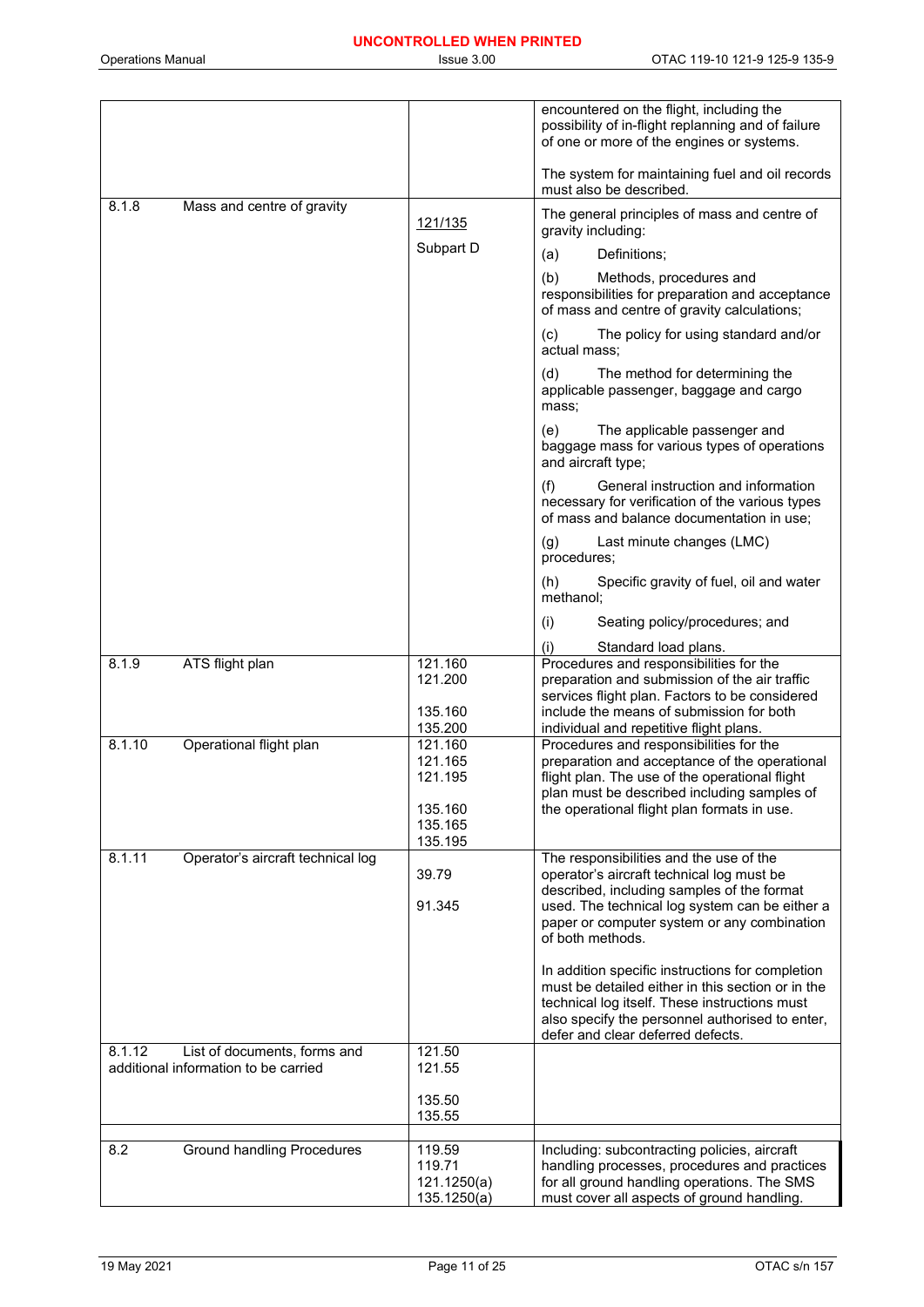Operations Manual **Issue 3.00** CDTAC 119-10 121-9 125-9 135-9

| 8.2.1<br>Fuelling/de-fuelling and associated<br>safety procedures                | 121.335                                                                                   |                                                                                                                                                                                                                                                                                                                                                                                                                                                                                                                                                                                                                                                                                                                                                                                                                                                                                                                                                                                                                                                                                                                                                                                                                                                                                                       |
|----------------------------------------------------------------------------------|-------------------------------------------------------------------------------------------|-------------------------------------------------------------------------------------------------------------------------------------------------------------------------------------------------------------------------------------------------------------------------------------------------------------------------------------------------------------------------------------------------------------------------------------------------------------------------------------------------------------------------------------------------------------------------------------------------------------------------------------------------------------------------------------------------------------------------------------------------------------------------------------------------------------------------------------------------------------------------------------------------------------------------------------------------------------------------------------------------------------------------------------------------------------------------------------------------------------------------------------------------------------------------------------------------------------------------------------------------------------------------------------------------------|
|                                                                                  |                                                                                           | A description of fuelling procedures, including:<br>Safety precautions during refuelling<br>(a)                                                                                                                                                                                                                                                                                                                                                                                                                                                                                                                                                                                                                                                                                                                                                                                                                                                                                                                                                                                                                                                                                                                                                                                                       |
|                                                                                  | 135.335                                                                                   | and de-fuelling including rotors running,<br>engine(s) running and when an APU is in<br>operation;                                                                                                                                                                                                                                                                                                                                                                                                                                                                                                                                                                                                                                                                                                                                                                                                                                                                                                                                                                                                                                                                                                                                                                                                    |
|                                                                                  |                                                                                           | (b)<br>Refuelling and de-fuelling when<br>passengers are embarking, on board or<br>disembarking; and                                                                                                                                                                                                                                                                                                                                                                                                                                                                                                                                                                                                                                                                                                                                                                                                                                                                                                                                                                                                                                                                                                                                                                                                  |
|                                                                                  |                                                                                           | Precautions to be taken to avoid<br>(c)<br>mixing fuels.                                                                                                                                                                                                                                                                                                                                                                                                                                                                                                                                                                                                                                                                                                                                                                                                                                                                                                                                                                                                                                                                                                                                                                                                                                              |
| 8.2.2<br>Aircraft, passengers and cargo<br>handling procedures related to safety | 119.59<br>91.95<br>121.95<br>135.95<br>121.125<br>135.125<br>Dangerous<br>goods:<br>92.11 | A description of the handling procedures to be<br>used when allocating seats, and embarking<br>and disembarking passengers, and when<br>loading and unloading the aircraft. Further<br>procedures, aimed at achieving safety whilst<br>the aircraft is on the ramp, must also be given.<br>Handling procedures must include:<br>Children/infants, sick passengers and<br>(a)<br>persons with reduced mobility;<br>Transportation of inadmissible<br>(b)<br>passengers, deportees or persons in custody;<br>Permissible size and mass of hand<br>(c)<br>baggage;<br>Loading and securing of items in the<br>(d)<br>aircraft:<br>Special loads (including dangerous<br>(e)<br>goods) and classification of load<br>compartments;<br>(f)<br>Positioning of ground equipment;<br>Operation of aircraft doors;<br>(g)<br>Safety on the ramp, including fire<br>(h)<br>prevention, blast and suction areas;<br>(i)<br>Start-up, ramp departure and arrival<br>procedures including push-back and towing<br>operations;<br>Servicing of aircraft;<br>(j)<br>Documents and forms for aircraft<br>(k)<br>handling; and<br>Multiple occupancy of aircraft seats.<br>(1)<br>If the Company holds a permission for the<br>carriage of dangerous goods, additional<br>instructions must be included in Part B, and |
| Procedures for the refusal of                                                    |                                                                                           | further general information is contained in<br>Section 9.                                                                                                                                                                                                                                                                                                                                                                                                                                                                                                                                                                                                                                                                                                                                                                                                                                                                                                                                                                                                                                                                                                                                                                                                                                             |
| 8.2.3<br>embarkation                                                             | 121.125(a)(2)                                                                             | Procedures to ensure that persons who appear<br>to be intoxicated or who demonstrate by<br>manner or physical indications that they are                                                                                                                                                                                                                                                                                                                                                                                                                                                                                                                                                                                                                                                                                                                                                                                                                                                                                                                                                                                                                                                                                                                                                               |
|                                                                                  | 135.125(a)(2)                                                                             | under the influence of drugs, are refused<br>embarkation. This does not apply to medical<br>patients under proper care.                                                                                                                                                                                                                                                                                                                                                                                                                                                                                                                                                                                                                                                                                                                                                                                                                                                                                                                                                                                                                                                                                                                                                                               |
| 8.2.4<br>De-icing and anti-icing on the<br>ground                                | 91.210                                                                                    | A description of the de-icing and anti-icing<br>policy and procedures for aircraft on the                                                                                                                                                                                                                                                                                                                                                                                                                                                                                                                                                                                                                                                                                                                                                                                                                                                                                                                                                                                                                                                                                                                                                                                                             |
|                                                                                  | 121.210                                                                                   | ground. These shall include descriptions of the<br>types and effects of icing and other                                                                                                                                                                                                                                                                                                                                                                                                                                                                                                                                                                                                                                                                                                                                                                                                                                                                                                                                                                                                                                                                                                                                                                                                               |
|                                                                                  | 135.210                                                                                   | contaminants on aircraft whilst stationary,<br>during ground movements and during take-off.<br>In addition, a description of the fluid types used<br>must be given including:                                                                                                                                                                                                                                                                                                                                                                                                                                                                                                                                                                                                                                                                                                                                                                                                                                                                                                                                                                                                                                                                                                                         |
|                                                                                  |                                                                                           |                                                                                                                                                                                                                                                                                                                                                                                                                                                                                                                                                                                                                                                                                                                                                                                                                                                                                                                                                                                                                                                                                                                                                                                                                                                                                                       |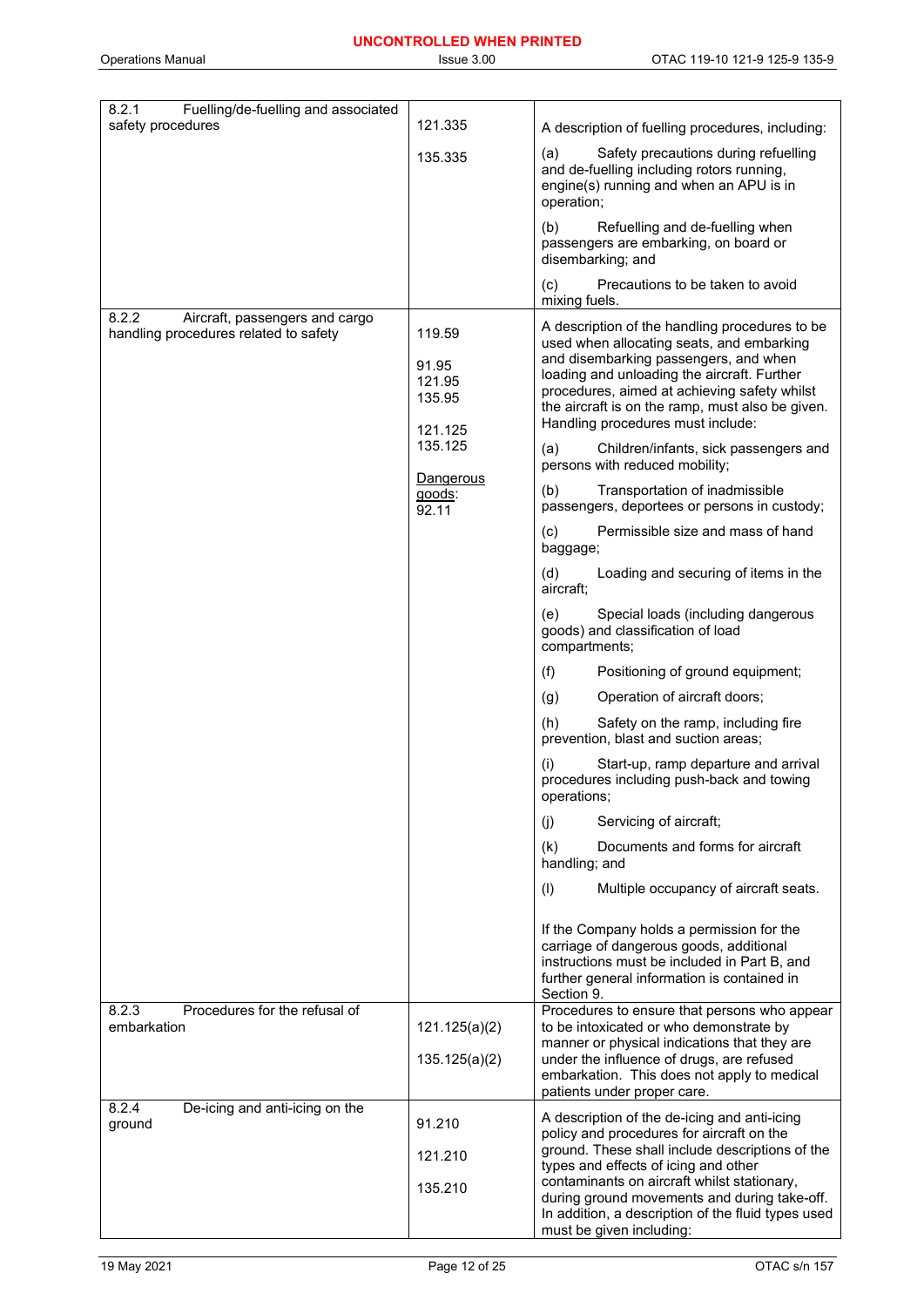|                                                                                                                                                              |                                                     | (a)<br>Proprietary or commercial names;                                                                                                                                                                                                                                                                                                  |
|--------------------------------------------------------------------------------------------------------------------------------------------------------------|-----------------------------------------------------|------------------------------------------------------------------------------------------------------------------------------------------------------------------------------------------------------------------------------------------------------------------------------------------------------------------------------------------|
|                                                                                                                                                              |                                                     | (b)<br>Characteristics;                                                                                                                                                                                                                                                                                                                  |
|                                                                                                                                                              |                                                     | Effects on aircraft performance;<br>(c)                                                                                                                                                                                                                                                                                                  |
|                                                                                                                                                              |                                                     | (d)<br>Hold-over times; and                                                                                                                                                                                                                                                                                                              |
|                                                                                                                                                              |                                                     | Precautions during usage; and<br>(e)                                                                                                                                                                                                                                                                                                     |
|                                                                                                                                                              |                                                     | (f)<br>Recording details in the technical log.                                                                                                                                                                                                                                                                                           |
| 8.3<br>Flight procedures                                                                                                                                     |                                                     |                                                                                                                                                                                                                                                                                                                                          |
|                                                                                                                                                              |                                                     |                                                                                                                                                                                                                                                                                                                                          |
| 8.3.1<br>VFR/IFR policy                                                                                                                                      | 91 App D Rules<br>of the Air,<br>Rule 20<br>Rule 36 | A description of the policy for allowing flights to<br>be made under VFR, or of requiring flights to<br>be made under IFR, or of changing from one to<br>the other                                                                                                                                                                       |
| 8.3.2<br>Navigation procedures, including<br>procedures for RNP, RVSM and MNPS<br>airspace where appropriate                                                 | 121.170<br>121.205                                  | A description of all navigation procedures<br>relevant to the type(s) and area(s) of<br>operation. Consideration must be given to:                                                                                                                                                                                                       |
|                                                                                                                                                              | 135.170<br>135.205<br>121/135                       | (a)<br>Standard navigational procedures<br>including policy for carrying out independent<br>cross-checks of keyboard entries where<br>necessary;                                                                                                                                                                                         |
|                                                                                                                                                              | Subpart SPA                                         | (b)<br>MNPS and POLAR navigation and<br>navigation in other designated areas;                                                                                                                                                                                                                                                            |
|                                                                                                                                                              |                                                     | RNAV, including the use of GPS;<br>(c)                                                                                                                                                                                                                                                                                                   |
|                                                                                                                                                              |                                                     | (d)<br>In-flight replanning;                                                                                                                                                                                                                                                                                                             |
|                                                                                                                                                              |                                                     | Procedures in the event of system<br>(e)<br>degradation; and                                                                                                                                                                                                                                                                             |
|                                                                                                                                                              |                                                     | RVSM.<br>(f)                                                                                                                                                                                                                                                                                                                             |
| 8.3.3<br>Altimeter setting procedures                                                                                                                        | $\qquad \qquad \blacksquare$                        | A description of altimeter serviceability checks<br>and setting procedures including the use,<br>where appropriate, of                                                                                                                                                                                                                   |
|                                                                                                                                                              |                                                     | (a) metric altimetry and conversion tables, and<br>(b) QFE operating procedures.                                                                                                                                                                                                                                                         |
|                                                                                                                                                              |                                                     | Temperature error and corrections to be<br>applied.                                                                                                                                                                                                                                                                                      |
| 8.3.4<br>Instructions on maintenance of<br>altitude awareness and altitude alerting system<br>procedures                                                     | (Equipment<br>requirements<br>121.665<br>135.665)   | A description of altitude alerting systems<br>include both those devices which, when set,<br>give aural/visual warning of the approach to, or<br>deviation from the selected altitude/flight level,<br>and the more simple device which merely acts<br>as a reminder, via a digital indicator, of the<br>required altitude/flight level. |
| Instructions on avoidance of<br>8.3.5<br>controlled flight into terrain; Ground Proximity<br>Warning System / Terrain Avoidance Warning<br>System procedures | 121.980<br>135.980                                  | Procedures and instructions required for the<br>avoidance of controlled flight into terrain,<br>including limitations on high rate of descent<br>near the surface (the related training<br>requirements are covered in Part D paragraph<br>$2.1$ ).                                                                                      |
| 8.3.6<br>Policy, instructions and procedures<br>for avoidance of collisions; Airborne Collision<br>Avoidance System procedures                               | 91.295                                              | See OTAC 91-5 'ACAS Training for Pilots',<br>including reduction in vertical rate before level-<br>off.                                                                                                                                                                                                                                  |
| 8.3.7<br>Policy and procedures for in-flight<br>fuel management                                                                                              | 121.280<br>135.280                                  |                                                                                                                                                                                                                                                                                                                                          |
| Adverse and potentially hazardous<br>8.3.8<br>atmospheric conditions                                                                                         | 91 App D Rules<br>of the Air,<br>Rule 4             | Procedures for operating in, and/or avoiding,<br>adverse and potentially hazardous<br>atmospheric conditions including:<br>Thunderstorms;<br>(a)                                                                                                                                                                                         |
|                                                                                                                                                              |                                                     | Icing conditions;<br>(b)                                                                                                                                                                                                                                                                                                                 |
|                                                                                                                                                              |                                                     | Turbulence;<br>(c)                                                                                                                                                                                                                                                                                                                       |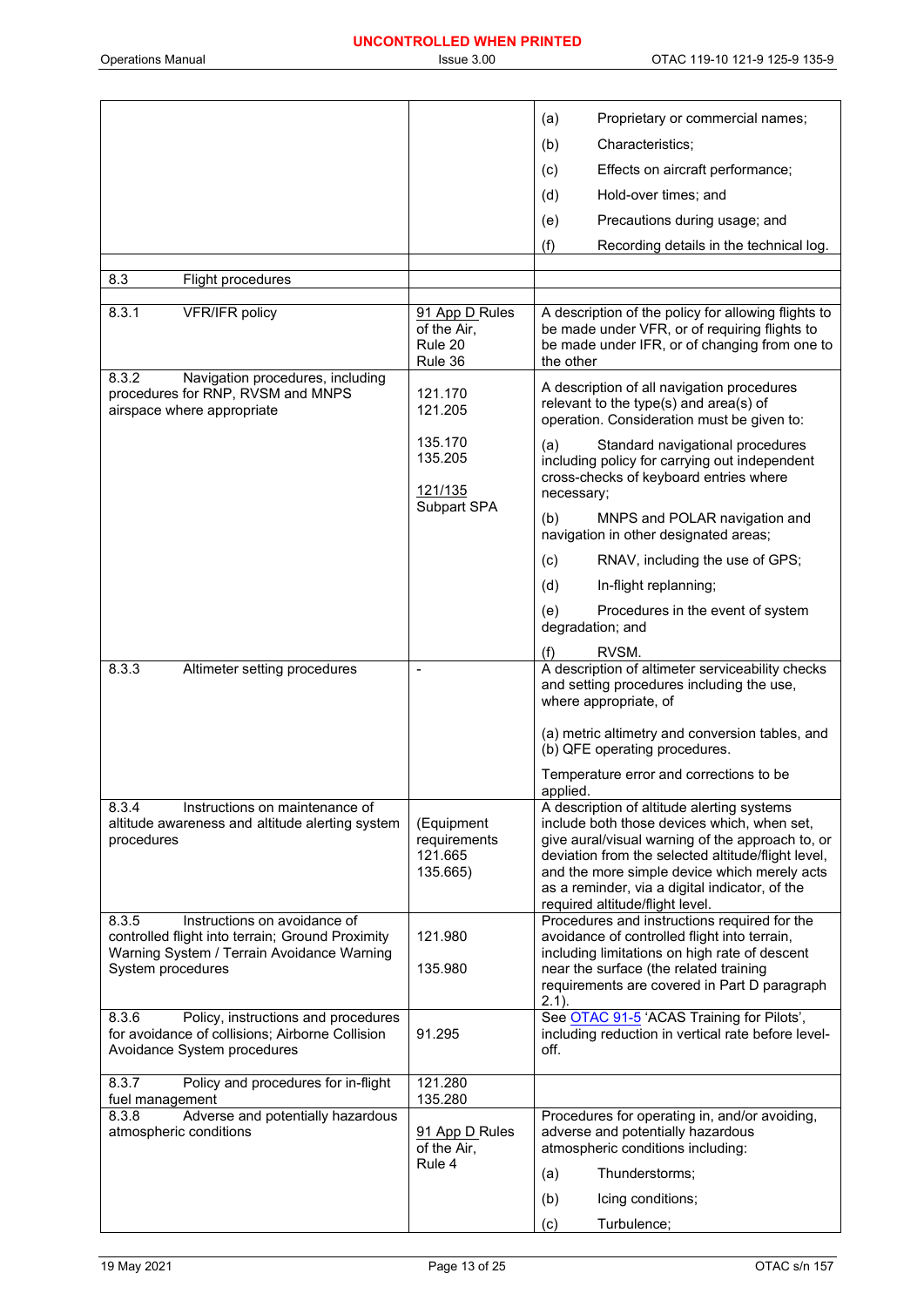|                      |                                  |                              | (d)<br>Windshear;                                                                                                                                                                                  |
|----------------------|----------------------------------|------------------------------|----------------------------------------------------------------------------------------------------------------------------------------------------------------------------------------------------|
|                      |                                  |                              | (e)<br>Jetstream:                                                                                                                                                                                  |
|                      |                                  |                              | (f)<br>Volcanic ash clouds;                                                                                                                                                                        |
|                      |                                  |                              | Heavy precipitation;<br>(g)                                                                                                                                                                        |
|                      |                                  |                              | (h)<br>Sand storms:                                                                                                                                                                                |
|                      |                                  |                              | (i)<br>Mountain waves; and                                                                                                                                                                         |
|                      |                                  |                              | (i)<br>Significant temperature inversions.                                                                                                                                                         |
| 8.3.9                | Wake turbulence                  | <b>UK AIC</b><br>P 092/2017  | A description of wake turbulence separation<br>criteria, taking into account aircraft types, wind<br>conditions and runway location.                                                               |
| 8.3.10               | Crew members at their stations   | 91.300                       | The requirements for crew members to occupy<br>their assigned stations or seats during the<br>different phases of flight or whenever deemed<br>necessary in the interest of safety.                |
|                      |                                  |                              | The procedures for controlled rest on the flight<br>deck.                                                                                                                                          |
| 8.3.11<br>passengers | Use of safety belts for crew and | 121.130<br>135.130<br>91.355 | The requirements for crew members and<br>passengers to use safety belts and/or<br>harnesses during the different phases of flight<br>or whenever deemed necessary in the interest                  |
|                      |                                  |                              | of safety.                                                                                                                                                                                         |
| 8.3.12               | Admission to flight compartment  | 121.135                      | The conditions for the admission to the flight<br>deck of persons other than the flight crew,<br>including the policy regarding the admission of                                                   |
| 8.3.13               | Use of vacant crew seats         | 135.135<br>121.135           | Inspectors designated by the Governor.<br>The conditions and procedures for the use of                                                                                                             |
|                      |                                  | 135.135                      | vacant crew seats.<br>Procedures to be followed in the event of                                                                                                                                    |
| 8.3.14               | Incapacitation of crew members   | 121.920(c)<br>135.920(c)     | incapacitation of crew members in flight.<br>Examples of the types of incapacitation and<br>the means for recognition.                                                                             |
| 8.3.15               | Cabin safety requirements        | 121.125                      | Procedures covering:                                                                                                                                                                               |
|                      |                                  | 121.335                      | (a)<br>Cabin preparation for flight, in-flight                                                                                                                                                     |
|                      |                                  | 135.125<br>135.335           | requirements and preparation for landing<br>including procedures for securing the cabin<br>and galleys;                                                                                            |
|                      |                                  |                              | (b)<br>Procedures to ensure that<br>passengers are seated where, in the event that<br>an emergency evacuation is required, they<br>may best assist and not hinder evacuation<br>from the aircraft: |
|                      |                                  |                              | (c)<br>Procedures to be followed during<br>passenger embarkation and disembarkation;<br>and                                                                                                        |
|                      |                                  |                              | (d)<br>Procedures when refuelling/defuelling<br>with passengers embarking, on board or<br>disembarking.                                                                                            |
|                      |                                  |                              | Smoking on board.<br>(e)                                                                                                                                                                           |
|                      |                                  |                              | (f)<br>Procedures for the evaluation of,<br>and dealing with, travellers suspected of<br>having a communicable disease, based on the<br>presence of a fever and certain other<br>signs/symptoms.   |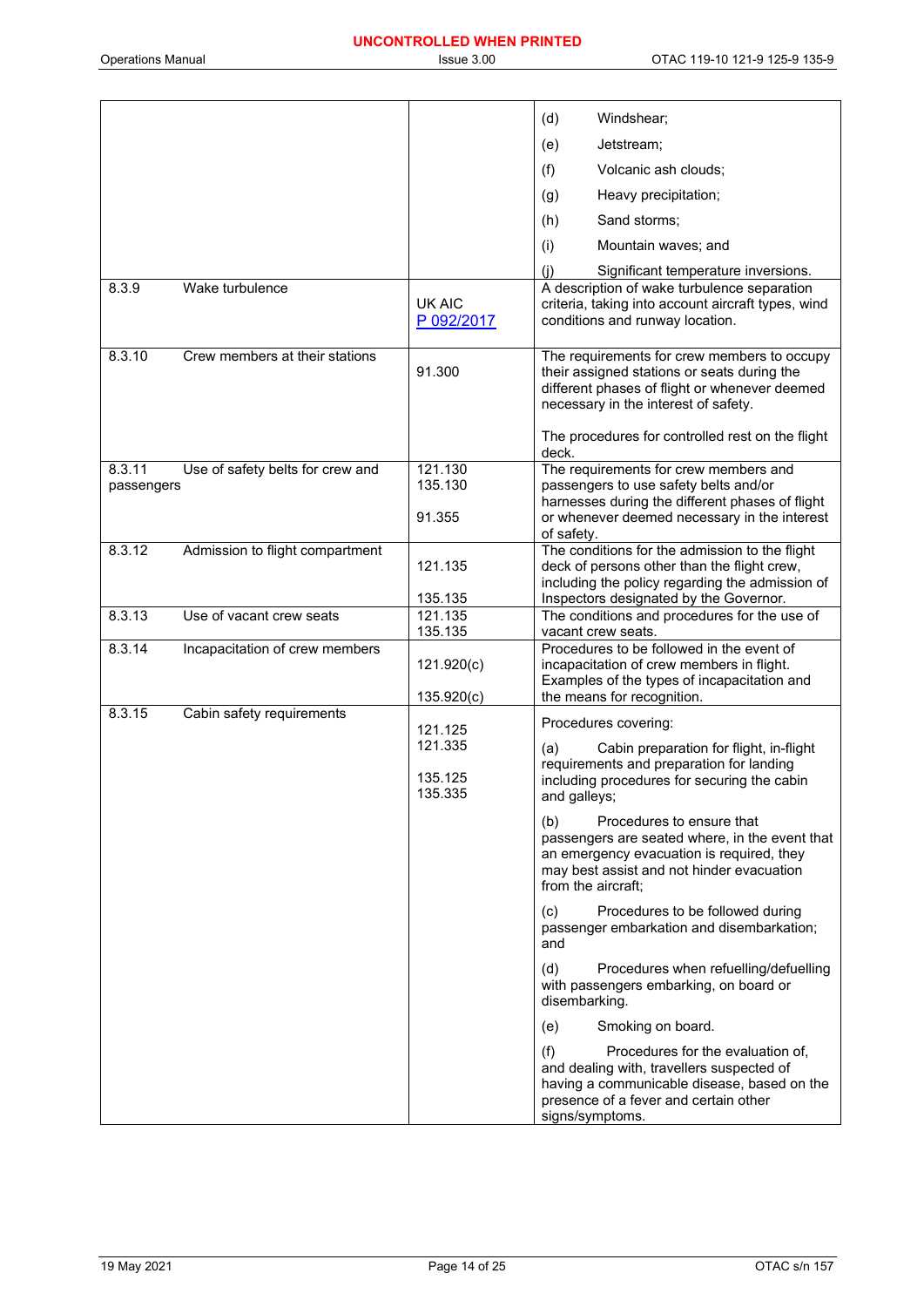| 8.3.16<br>Passenger briefing procedures                                                                                       | 121.125<br>121.130                                                                                     | The contents, means and timing of passenger<br>briefing including:                                                                                                                                                                                                                                                                                                                                                                                                                                                                                                                                                                                                                                                                                                                                                                                                                                                                                                                                                                             |
|-------------------------------------------------------------------------------------------------------------------------------|--------------------------------------------------------------------------------------------------------|------------------------------------------------------------------------------------------------------------------------------------------------------------------------------------------------------------------------------------------------------------------------------------------------------------------------------------------------------------------------------------------------------------------------------------------------------------------------------------------------------------------------------------------------------------------------------------------------------------------------------------------------------------------------------------------------------------------------------------------------------------------------------------------------------------------------------------------------------------------------------------------------------------------------------------------------------------------------------------------------------------------------------------------------|
|                                                                                                                               | 135.125<br>135.130                                                                                     | (a) Pre-board briefing concerning dangerous<br>goods<br>(b) Pre-take-off briefing and demonstration<br>(c) In flight<br>(d) Before landing<br>(e) After landing<br>(f) In the event of an emergency                                                                                                                                                                                                                                                                                                                                                                                                                                                                                                                                                                                                                                                                                                                                                                                                                                            |
| 8.3.17<br>Procedures for aeroplanes<br>operated whenever required cosmic or solar<br>radiation detection equipment is carried | 121.315<br>135.315                                                                                     | Procedures for the use of cosmic or solar<br>radiation detection equipment and for<br>recording its readings, including actions to be<br>taken in the event that limit values specified in<br>the operations manual are exceeded. In<br>addition, the procedures, including ATS<br>procedures, to be followed in the event that a<br>decision to descend or re-route is taken.                                                                                                                                                                                                                                                                                                                                                                                                                                                                                                                                                                                                                                                                 |
| Policy on the use of autopilot and<br>8.3.18<br>autothrottle including use in IMC                                             | $\overline{a}$                                                                                         | In particular their use in IMC.                                                                                                                                                                                                                                                                                                                                                                                                                                                                                                                                                                                                                                                                                                                                                                                                                                                                                                                                                                                                                |
| 8.4<br>All Weather Operations                                                                                                 | 121.240<br>121.255<br>Subpart C<br>135.240                                                             | A description of the operational<br>(a)<br>procedures associated with All Weather<br>Operations.<br>Instructions for the use of head-up                                                                                                                                                                                                                                                                                                                                                                                                                                                                                                                                                                                                                                                                                                                                                                                                                                                                                                        |
|                                                                                                                               | 135.255<br>Subpart C                                                                                   | (b)<br>displays (HUD) and enhanced vision systems<br>(EVS) equipment as applicable.                                                                                                                                                                                                                                                                                                                                                                                                                                                                                                                                                                                                                                                                                                                                                                                                                                                                                                                                                            |
| <b>EDTO</b><br>8.5                                                                                                            | 121.275<br>135.275                                                                                     | A description of the EDTO operational<br>procedures.                                                                                                                                                                                                                                                                                                                                                                                                                                                                                                                                                                                                                                                                                                                                                                                                                                                                                                                                                                                           |
| Use of the Minimum Equipment<br>8.6<br>and Configuration Deviation List(s)                                                    | 121.610<br>135.610                                                                                     | Navigational equipment to be<br>carried/serviceable in order to permit specific<br>operations                                                                                                                                                                                                                                                                                                                                                                                                                                                                                                                                                                                                                                                                                                                                                                                                                                                                                                                                                  |
| Non-revenue flights<br>8.7                                                                                                    | AN(OT)O<br>Article 195<br><b>OTAC 91-2</b><br>'Commercial Air<br>Transport &<br>Private<br>Operations' | (Article 195 in the AN(OT)O 2013)<br>Procedures and limitations for the operation of<br>non-revenue flights, and guidance on the<br>determination of what does or does not<br>constitute a non-revenue flight.<br>(a) Training flights;<br>(b) Test flights;<br>(c) Delivery flights;<br>(d) Ferry flights;<br>(e) Demonstration flights; and<br>(f) Positioning flights, including the kind of<br>persons who may be carried on such flights.<br>For example:<br><b>Passenger Carrying Flights</b><br>(i) Except as stated in paragraph (ii) below,<br>flights on which passengers are carried and for<br>which no payment is made are deemed to be<br>commercial air transport and must be<br>conducted in accordance with all the<br>requirements of the operations manual.<br>(ii) Flights on which passengers are carried but<br>which are not classed as commercial air<br>transport flights (e.g. those carrying company<br>personnel only) should be conducted in<br>accordance with all the requirements of the<br>operations manual. |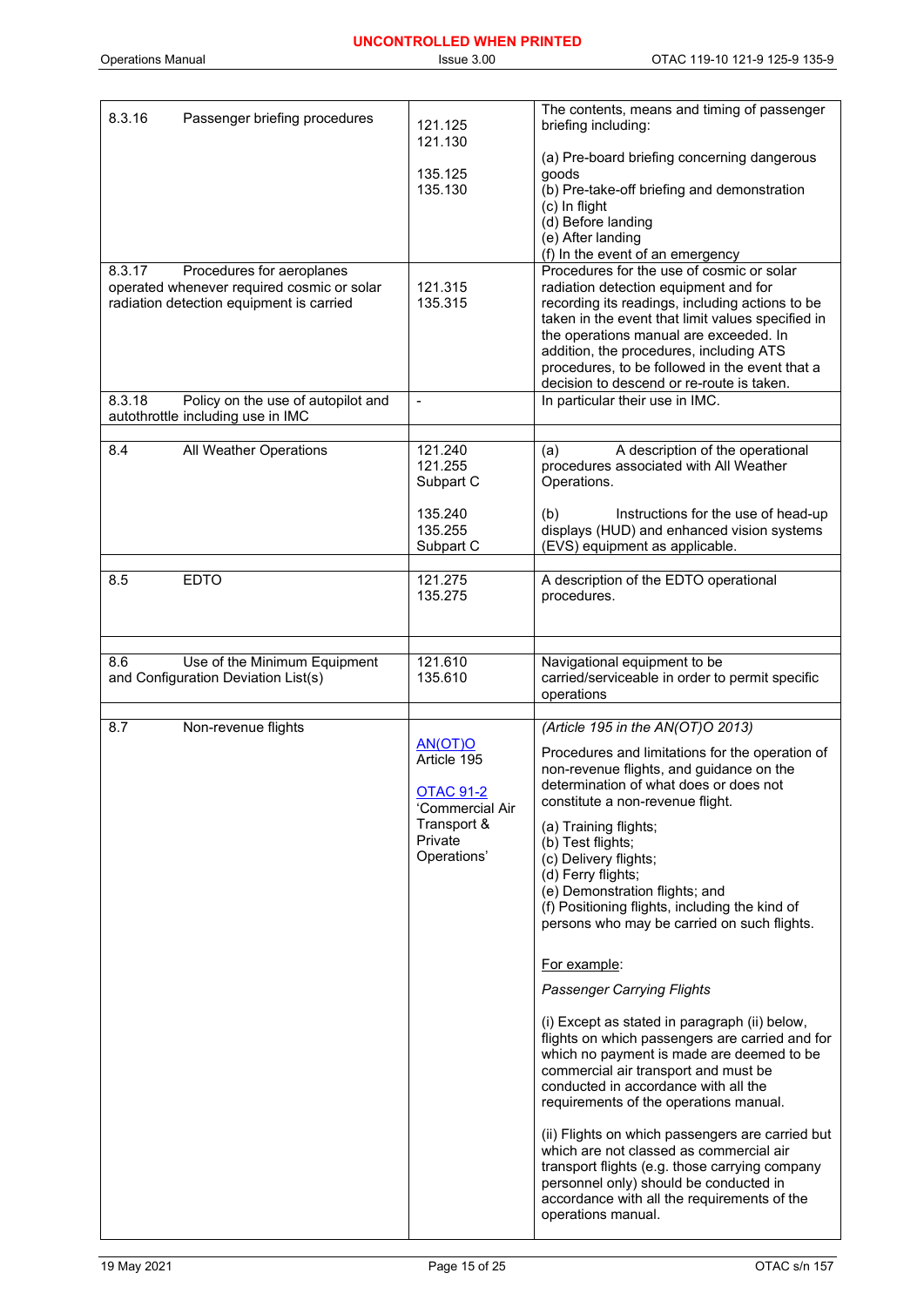|                                                                                                                                                                                      |                              | Non-Passenger Flights, including flight crew<br>training flights                                                                                                                                                                                                                                                                                                                                                                                                                                                                                                                                                                                                                                                                                                                                                |
|--------------------------------------------------------------------------------------------------------------------------------------------------------------------------------------|------------------------------|-----------------------------------------------------------------------------------------------------------------------------------------------------------------------------------------------------------------------------------------------------------------------------------------------------------------------------------------------------------------------------------------------------------------------------------------------------------------------------------------------------------------------------------------------------------------------------------------------------------------------------------------------------------------------------------------------------------------------------------------------------------------------------------------------------------------|
|                                                                                                                                                                                      |                              | When no passengers are carried, as for<br>example during flight crew training, aeroplane<br>air tests, delivery and demonstration flights or<br>empty positioning flights, the normal<br>requirements of the operations manual must<br>be met, with the following exceptions:<br>(iii) a mass and balance document<br>need not be raised, nor any copy left on the<br>ground, provided that the pilot-in-command will<br>remain responsible for ensuring that the<br>aeroplane is, and will remain, within the<br>appropriate mass and balance limits<br>throughout the projected flight;<br>(iv) within the UK Overseas<br>Territories, the aerodromes of operation need<br>not be certificated, provided that the specified<br>performance requirements and aerodrome<br>operating minima continue to be met. |
| 8.8<br>Oxygen requirements, including<br>the method of calculation if appropriate, the<br>manner of storage/carriage and the conditions<br>under which oxygen is required to be used | 91.310<br>121.310<br>135.310 | An explanation of the conditions under which<br>oxygen must be provided and used in both<br>pressurized and non-pressurised aircraft.                                                                                                                                                                                                                                                                                                                                                                                                                                                                                                                                                                                                                                                                           |
|                                                                                                                                                                                      | 121.740<br>135.740           | The oxygen requirements and method of<br>calculation specified for:                                                                                                                                                                                                                                                                                                                                                                                                                                                                                                                                                                                                                                                                                                                                             |
|                                                                                                                                                                                      |                              | Flight crew;<br>(a)                                                                                                                                                                                                                                                                                                                                                                                                                                                                                                                                                                                                                                                                                                                                                                                             |
|                                                                                                                                                                                      |                              | (b)<br>Cabin crew; and                                                                                                                                                                                                                                                                                                                                                                                                                                                                                                                                                                                                                                                                                                                                                                                          |
|                                                                                                                                                                                      |                              | (c)<br>Passengers                                                                                                                                                                                                                                                                                                                                                                                                                                                                                                                                                                                                                                                                                                                                                                                               |
|                                                                                                                                                                                      |                              |                                                                                                                                                                                                                                                                                                                                                                                                                                                                                                                                                                                                                                                                                                                                                                                                                 |
| 9 DANGEROUS GOODS AND WEAPONS                                                                                                                                                        |                              |                                                                                                                                                                                                                                                                                                                                                                                                                                                                                                                                                                                                                                                                                                                                                                                                                 |
| Information, instructions and<br>9.1<br>general guidance on the transport of<br>dangerous goods including labelling, marking<br>and packaging and the actions to be taken by         | OTAR <sub>92</sub>           | Information, instructions and general guidance<br>on the transport of dangerous goods,<br>including:                                                                                                                                                                                                                                                                                                                                                                                                                                                                                                                                                                                                                                                                                                            |
| crew members in the event of a dangerous<br>goods incident                                                                                                                           |                              | Operator's policy on the transport of<br>(a)<br>dangerous goods, including circumstances<br>when a dangerous goods approval is or is not<br>required;                                                                                                                                                                                                                                                                                                                                                                                                                                                                                                                                                                                                                                                           |
|                                                                                                                                                                                      |                              | (b)<br>Guidance on the requirements for<br>acceptance, labelling, handling, stowage and<br>segregation of dangerous goods;                                                                                                                                                                                                                                                                                                                                                                                                                                                                                                                                                                                                                                                                                      |
|                                                                                                                                                                                      |                              | Special notification requirements in<br>(c)<br>the event of an accident or occurrence when<br>dangerous goods are being carried;                                                                                                                                                                                                                                                                                                                                                                                                                                                                                                                                                                                                                                                                                |
|                                                                                                                                                                                      |                              | Procedures for responding to<br>(d)<br>emergency situations involving dangerous<br>goods;                                                                                                                                                                                                                                                                                                                                                                                                                                                                                                                                                                                                                                                                                                                       |
|                                                                                                                                                                                      |                              | Duties of all personnel involved; and<br>(e)                                                                                                                                                                                                                                                                                                                                                                                                                                                                                                                                                                                                                                                                                                                                                                    |
|                                                                                                                                                                                      |                              | (f)<br>Instructions on the carriage of the<br>operator's employees.                                                                                                                                                                                                                                                                                                                                                                                                                                                                                                                                                                                                                                                                                                                                             |
| The conditions under which<br>9.2<br>weapons, munitions of war and sporting                                                                                                          | 91.105                       | A description of the practical application of the                                                                                                                                                                                                                                                                                                                                                                                                                                                                                                                                                                                                                                                                                                                                                               |
| weapons may be carried                                                                                                                                                               | 121.105<br>121.110           | requirements.                                                                                                                                                                                                                                                                                                                                                                                                                                                                                                                                                                                                                                                                                                                                                                                                   |
|                                                                                                                                                                                      | 91.105                       |                                                                                                                                                                                                                                                                                                                                                                                                                                                                                                                                                                                                                                                                                                                                                                                                                 |
|                                                                                                                                                                                      | 135.105<br>135.110           |                                                                                                                                                                                                                                                                                                                                                                                                                                                                                                                                                                                                                                                                                                                                                                                                                 |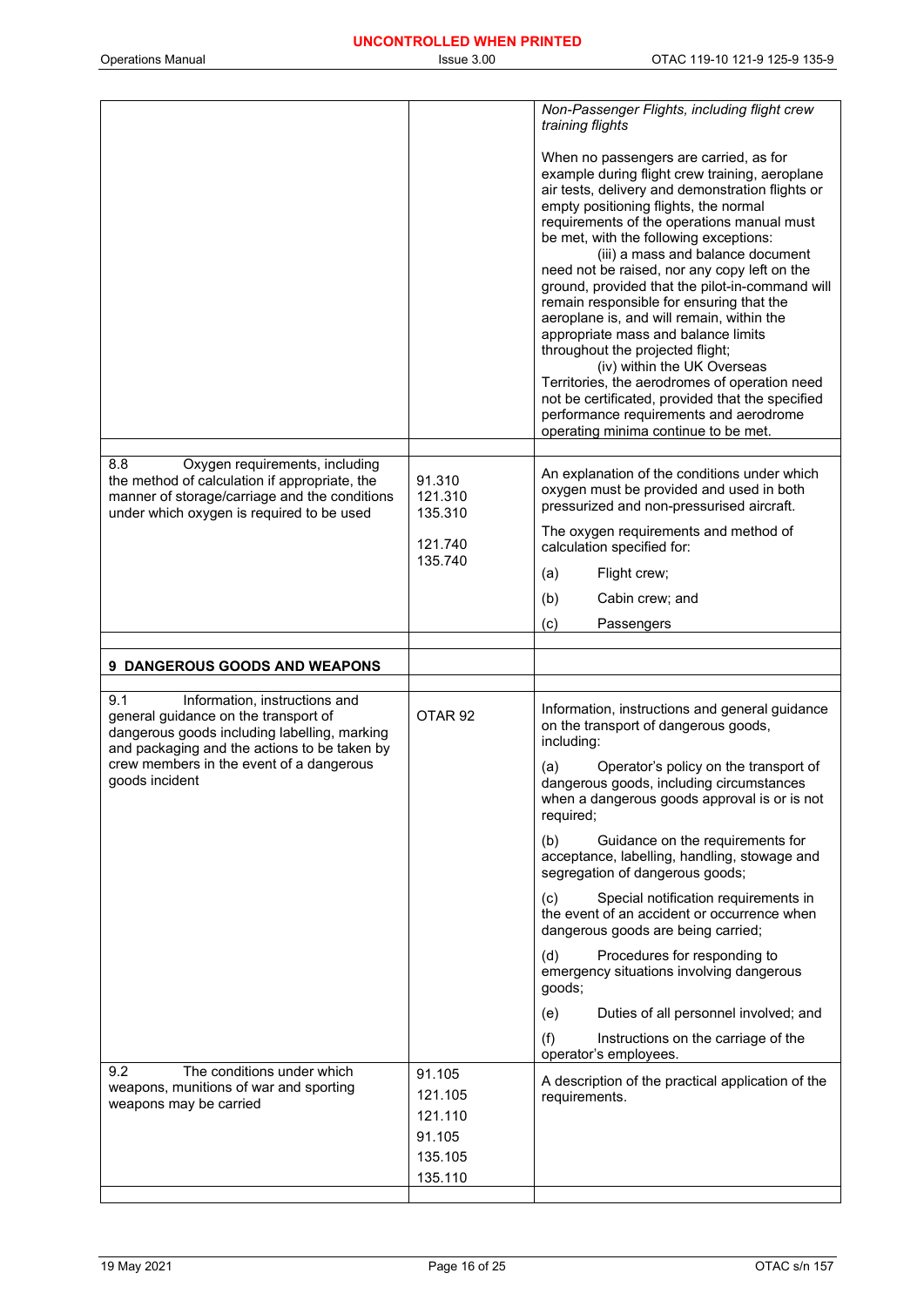| <b>10 SECURITY</b>                                                                                                                                  |                    |                                                                                                                                                                                                                                                                                                                                                                                                                       |
|-----------------------------------------------------------------------------------------------------------------------------------------------------|--------------------|-----------------------------------------------------------------------------------------------------------------------------------------------------------------------------------------------------------------------------------------------------------------------------------------------------------------------------------------------------------------------------------------------------------------------|
| 10.1<br>Security instructions and guidance<br>for all operational staff                                                                             | 121.955            | Security instructions and guidance of a non-<br>confidential nature which must include the<br>authority and responsibilities of operations<br>personnel.                                                                                                                                                                                                                                                              |
|                                                                                                                                                     | 135.955            |                                                                                                                                                                                                                                                                                                                                                                                                                       |
|                                                                                                                                                     | 121.330<br>135.330 | Policies and procedures for handling and<br>reporting crime on board such as unlawful<br>interference, sabotage, bomb threats, and<br>hijacking, including procedures whereby<br>cabin crew members are able to notify flight<br>crew discreetly of any security situation<br>which may arise in the aircraft cabin.                                                                                                  |
| 10.2<br>Preventive security measures and<br>training, including search procedures and<br>guidance on least-risk bomb locations where<br>practicable | 121.955            | A description of preventive security measures<br>and training, including search procedures and<br>guidance on least-risk bomb locations where<br>practicable.                                                                                                                                                                                                                                                         |
|                                                                                                                                                     | 135.955            | Procedures for use of aircraft search checklist:<br>For each aircraft a checklist of procedures to<br>be followed in searching that aeroplane for<br>concealed explosives, weapons or acts of<br>sabotage.                                                                                                                                                                                                            |
|                                                                                                                                                     |                    | Checklists must incorporate guidance on the<br>necessary actions in the event of a suspicious<br>item being located.                                                                                                                                                                                                                                                                                                  |
|                                                                                                                                                     |                    | Note: Parts of the security instructions and<br>guidance may be kept confidential                                                                                                                                                                                                                                                                                                                                     |
|                                                                                                                                                     |                    |                                                                                                                                                                                                                                                                                                                                                                                                                       |
| <b>11 HANDLING OF ACCIDENTS AND</b><br><b>OCCURRENCES</b>                                                                                           |                    |                                                                                                                                                                                                                                                                                                                                                                                                                       |
| 11.1<br>Procedures for the handling,<br>notifying and reporting occurrences                                                                         | 91.120             | Procedures for the handling, notifying and<br>reporting occurrences should include other<br>safety concerns, for example unsafe condition<br>reports. This section must include:                                                                                                                                                                                                                                      |
|                                                                                                                                                     | 91.140             | Definition of occurrences and of the<br>(a)<br>relevant responsibilities of all persons involved;                                                                                                                                                                                                                                                                                                                     |
|                                                                                                                                                     |                    | (b)<br><b>Emergency Response Plan</b>                                                                                                                                                                                                                                                                                                                                                                                 |
|                                                                                                                                                     | 91.350             | Subsequent actions in the event of an<br>(c)<br>accident: descriptions of which company<br>departments, Authorities and other<br>organisations have to be notified, how this will<br>be done and in what sequence;                                                                                                                                                                                                    |
|                                                                                                                                                     |                    | Procedures for verbal notification to<br>(d)<br>air traffic service units of incidents involving<br>ACAS RAs, bird hazards, dangerous goods<br>and meteorological or observed in-flight<br>conditions that may be hazardous to others;                                                                                                                                                                                |
|                                                                                                                                                     |                    | Procedures for submitting written<br>(e)<br>reports on air traffic incidents, ACAS RAs, bird<br>strikes, dangerous goods incidents or<br>accidents, and unlawful interference;                                                                                                                                                                                                                                        |
|                                                                                                                                                     |                    | (f)<br>Reporting procedures to ensure<br>compliance with OTAR Part 13. These<br>procedures must include internal safety related<br>reporting procedures to be followed by crew<br>members, designed to ensure that the pilot-in-<br>command is informed immediately of any<br>incident that has endangered, or may have<br>endangered, safety during flight and that he is<br>provided with all relevant information; |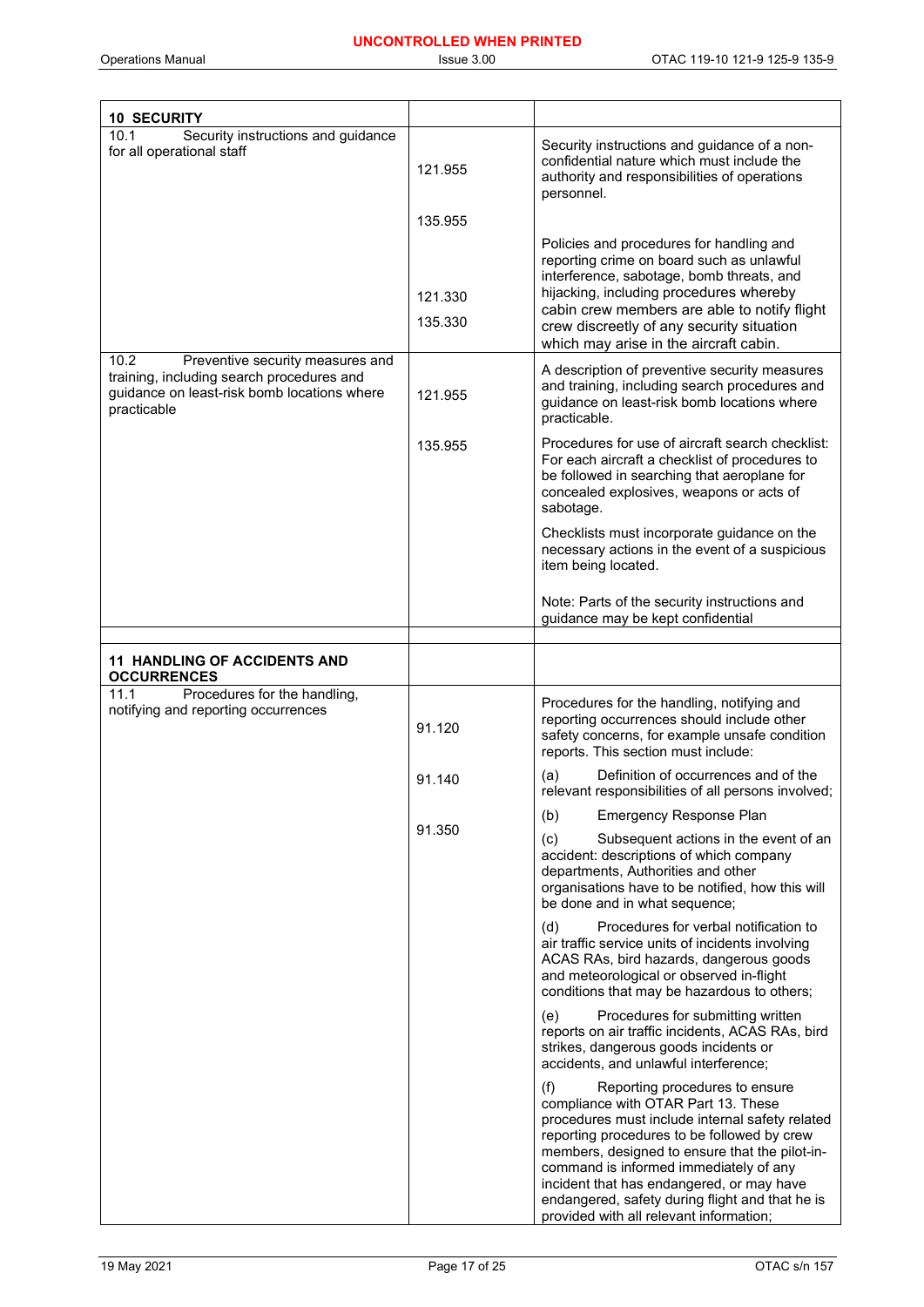|                                                                                                 |                                | Illustrations of forms used for<br>(g)<br>reporting all types of occurrences (or copies of<br>the forms themselves), instructions on how<br>they are to be completed, the addresses to<br>which they should be sent and the time<br>allowed for this to be done. |
|-------------------------------------------------------------------------------------------------|--------------------------------|------------------------------------------------------------------------------------------------------------------------------------------------------------------------------------------------------------------------------------------------------------------|
|                                                                                                 |                                |                                                                                                                                                                                                                                                                  |
| <b>12 RULES OF THE AIR</b>                                                                      |                                |                                                                                                                                                                                                                                                                  |
| 12.1<br>Details of the Rules of the Air that<br>apply to the operation and instructions to crew |                                | A description of the Rules of the Air including:                                                                                                                                                                                                                 |
| and other operational staff                                                                     | 91 App D Rules                 | Visual and instrument flight rules;<br>(a)                                                                                                                                                                                                                       |
|                                                                                                 | of the Air                     | (b)<br>Territorial application of the Rules of<br>the Air:                                                                                                                                                                                                       |
|                                                                                                 |                                | (c)<br>Communication procedures including<br>communication-failure procedures;                                                                                                                                                                                   |
|                                                                                                 |                                | (d)<br>Information and instructions relating<br>to the interception of civil aircraft;                                                                                                                                                                           |
|                                                                                                 |                                | (e)<br>The circumstances in which a radio<br>listening watch is to be maintained;                                                                                                                                                                                |
|                                                                                                 |                                | (f)<br>Signals;                                                                                                                                                                                                                                                  |
|                                                                                                 |                                | Time system used in operation;<br>(g)                                                                                                                                                                                                                            |
|                                                                                                 |                                | (h)<br>ATC clearances, instructions on the<br>clarification and acceptance of ATC clearances<br>(particularly where terrain clearance is<br>involved), adherence to flight plan and position<br>reports;                                                         |
|                                                                                                 |                                | (i)<br>Visual signals used to warn an<br>unauthorised aircraft flying in or about to enter<br>a restricted, prohibited or danger area;                                                                                                                           |
|                                                                                                 |                                | Procedures for pilots observing an<br>(i)<br>accident or receiving a distress transmission;                                                                                                                                                                      |
|                                                                                                 |                                | The ground/air visual codes for use<br>(k)<br>by survivors, description and use of signal<br>aids; and                                                                                                                                                           |
|                                                                                                 |                                | (1)<br>Distress and urgency signals.                                                                                                                                                                                                                             |
|                                                                                                 |                                |                                                                                                                                                                                                                                                                  |
| <b>13 LEASING</b>                                                                               | <u>OTAC 119-6</u><br>'Leasing' | A description of the operational arrangements<br>for leasing, associated procedures and<br>management responsibilities.                                                                                                                                          |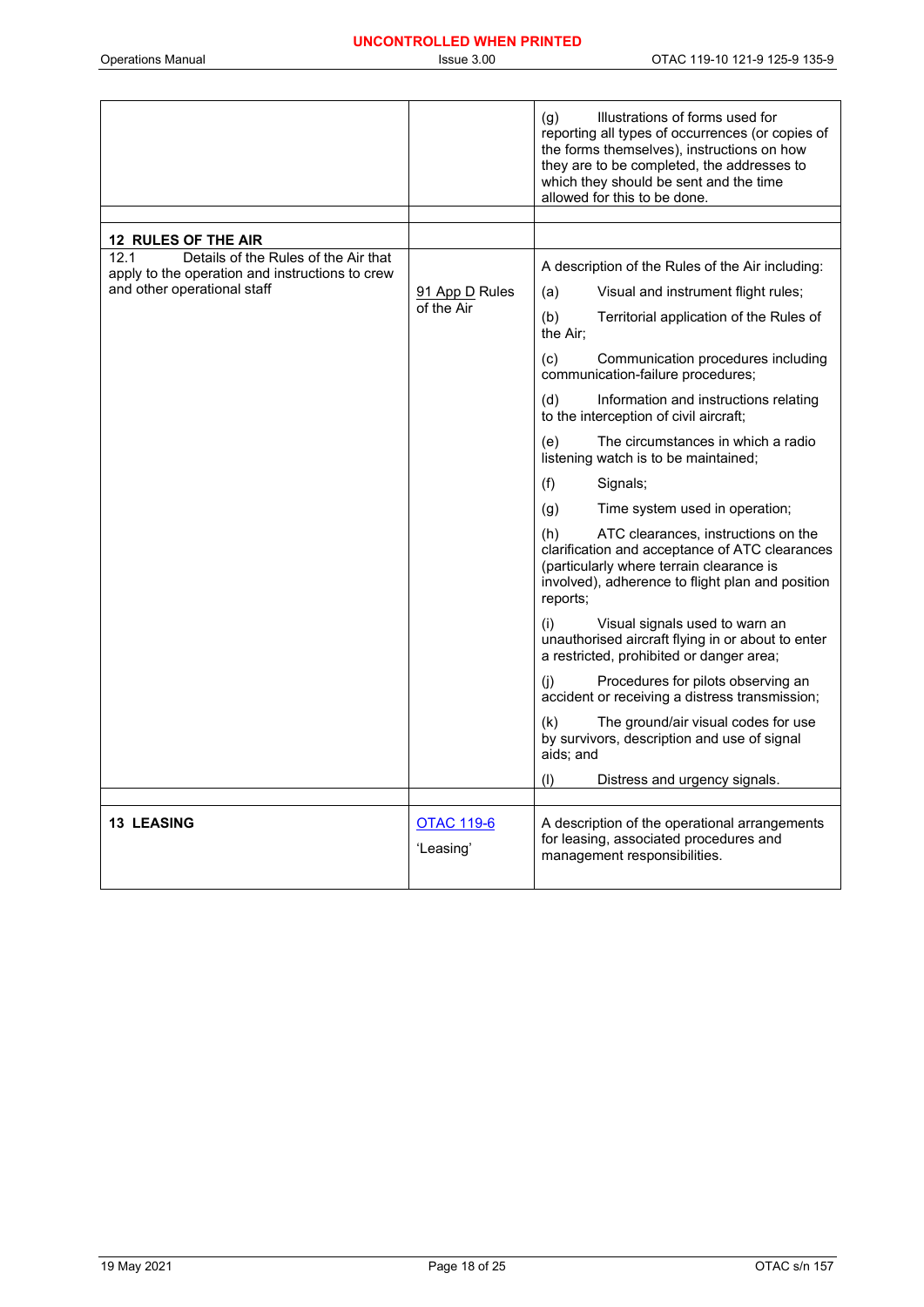| <b>Part B AIRCRAFT OPERATING</b><br><b>MATTERS - TYPE RELATED</b>              |                                                   | Taking account of the differences between<br>types, and variants of types, under the<br>following headings:                                                                                                                                                                                          |
|--------------------------------------------------------------------------------|---------------------------------------------------|------------------------------------------------------------------------------------------------------------------------------------------------------------------------------------------------------------------------------------------------------------------------------------------------------|
|                                                                                |                                                   |                                                                                                                                                                                                                                                                                                      |
| <b>0 GENERAL INFORMATION AND UNITS OF</b><br><b>MEASUREMENT</b>                | Aircraft flight<br>manual<br>OTAR 1, Subpart<br>С | General Information (e.g. aircraft dimensions),<br>including a description of the units of<br>measurement used for the operation of the<br>aircraft type concerned and relevant<br>conversion tables.                                                                                                |
|                                                                                |                                                   |                                                                                                                                                                                                                                                                                                      |
| <b>1 CERTIFICATION AND OPERATIONAL</b><br><b>LIMITATIONS</b>                   | Aircraft flight<br>manual                         | A description of the certified limitations and the<br>applicable operational limitations including:                                                                                                                                                                                                  |
|                                                                                | <u>121/135</u>                                    | Certification status (eg. ECAR-23,<br>(a)<br>ECAR-25, FAR 23; FAR 25; etc);                                                                                                                                                                                                                          |
|                                                                                | Subpart E                                         | (b)<br>Maximum Approved Passenger<br>Seating Configuration (MAPSC) for each<br>aircraft or type, including a pictorial<br>presentation;                                                                                                                                                              |
|                                                                                |                                                   | (c)<br>Types of operation that are approved<br>(e.g. VFR/IFR, CAT II/III, RNP Type, flights in<br>known icing conditions etc.);                                                                                                                                                                      |
|                                                                                |                                                   | (d)<br>Crew composition;                                                                                                                                                                                                                                                                             |
|                                                                                |                                                   | (e)<br>Mass and centre of gravity;                                                                                                                                                                                                                                                                   |
|                                                                                |                                                   | (f)<br>Speed limitations;                                                                                                                                                                                                                                                                            |
|                                                                                |                                                   | Flight envelope(s);<br>(g)                                                                                                                                                                                                                                                                           |
|                                                                                |                                                   | (h)<br>Wind limits;                                                                                                                                                                                                                                                                                  |
|                                                                                |                                                   | (i)<br>Performance limitations for applicable<br>configurations;                                                                                                                                                                                                                                     |
|                                                                                |                                                   | (j)<br>Runway slope;                                                                                                                                                                                                                                                                                 |
|                                                                                |                                                   | (k)<br>Limitations on wet or contaminated<br>runways;                                                                                                                                                                                                                                                |
|                                                                                |                                                   | Airframe contamination; and<br>(1)                                                                                                                                                                                                                                                                   |
|                                                                                |                                                   | System limitations.<br>(m)                                                                                                                                                                                                                                                                           |
|                                                                                |                                                   |                                                                                                                                                                                                                                                                                                      |
| <b>2 NORMAL PROCEDURES ALL AIRCRAFT</b><br><b>CREW</b>                         |                                                   |                                                                                                                                                                                                                                                                                                      |
| Procedures for all flight phases,<br>2.1<br>including records to be maintained | 121.170<br>121.245<br>121.285                     | The normal procedures and duties assigned to<br>the crew, the appropriate checklists, the<br>system for use of the checklists and a<br>statement covering the necessary coordination<br>procedures between flight and cabin crew. The<br>following normal procedures and duties must<br>be included: |
|                                                                                | 135.170                                           | (a)<br>Pre-flight;                                                                                                                                                                                                                                                                                   |
|                                                                                | 135.245                                           | Pre-departure;<br>(b)                                                                                                                                                                                                                                                                                |
|                                                                                | 135.285                                           | (c)<br>Altimeter setting and checking;                                                                                                                                                                                                                                                               |
|                                                                                |                                                   | Taxy, take-off and climb;<br>(d)<br>Noise abatement;<br>(e)                                                                                                                                                                                                                                          |
|                                                                                | <b>ICAO Doc.8168</b>                              | (f)<br>Cruise and descent;                                                                                                                                                                                                                                                                           |
|                                                                                | PANS-OPS Vol I,<br>Section 4,<br>Chapter 3        | (g)<br>Approach, landing preparation and<br>briefing;                                                                                                                                                                                                                                                |
|                                                                                | 'Stabilized<br>approach                           | (h)<br>VFR approach, including stabilised<br>approach parameters;                                                                                                                                                                                                                                    |
|                                                                                | procedure'                                        | Instrument approach, including<br>(i)<br>stabilised approach parameters;                                                                                                                                                                                                                             |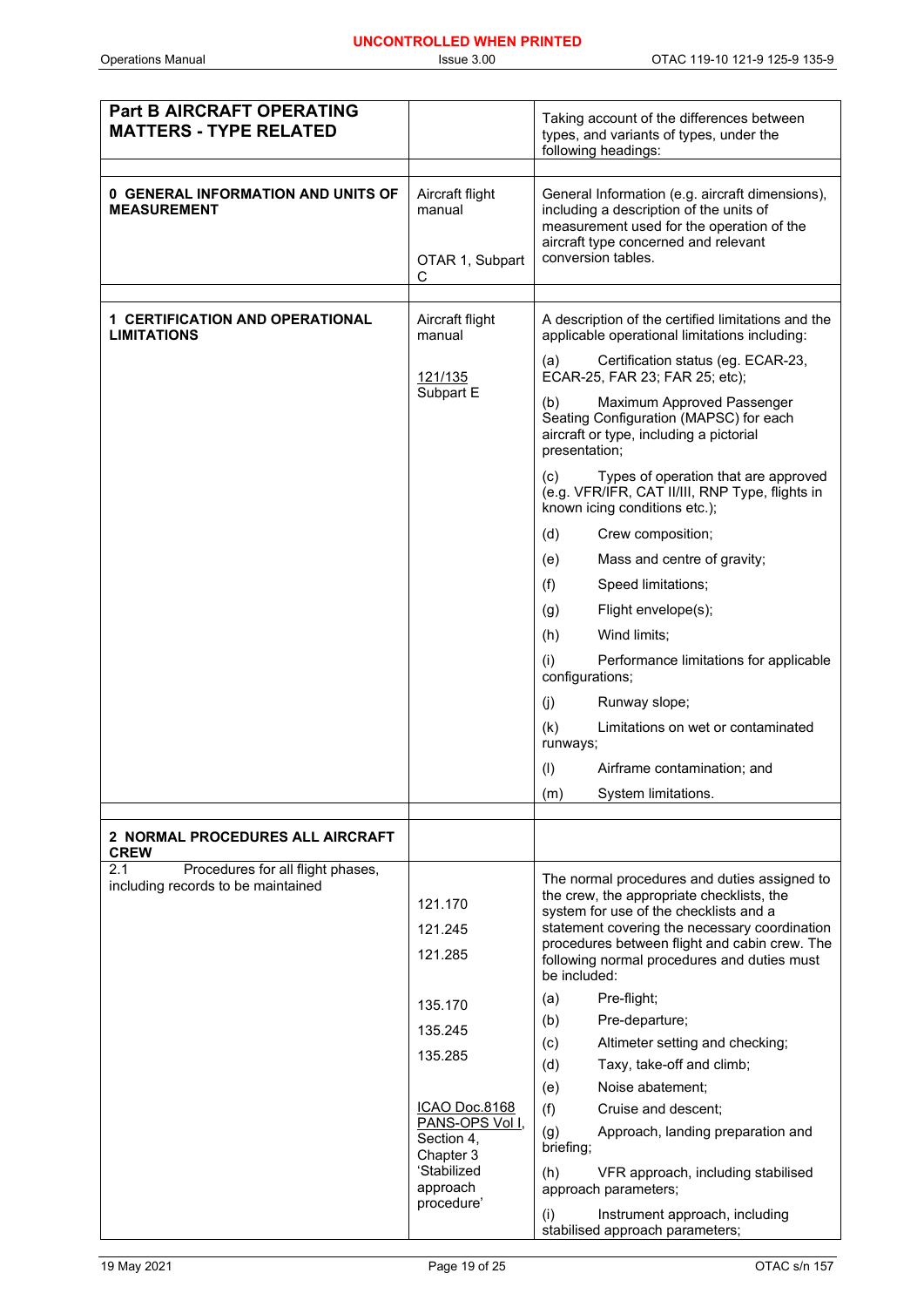|                                                                                                                         | 121.530                       | (j)<br>Visual approach and circling;                                                                                                                                                                                                                                                                                                        |
|-------------------------------------------------------------------------------------------------------------------------|-------------------------------|---------------------------------------------------------------------------------------------------------------------------------------------------------------------------------------------------------------------------------------------------------------------------------------------------------------------------------------------|
|                                                                                                                         |                               | (k)<br>Missed approach;                                                                                                                                                                                                                                                                                                                     |
|                                                                                                                         | 135.530                       | Normal landing;<br>(1)                                                                                                                                                                                                                                                                                                                      |
|                                                                                                                         |                               | Post landing; and<br>(m)                                                                                                                                                                                                                                                                                                                    |
|                                                                                                                         |                               | (n)<br>Operation on wet and contaminated                                                                                                                                                                                                                                                                                                    |
|                                                                                                                         |                               | runways.                                                                                                                                                                                                                                                                                                                                    |
| <b>3 ABNORMAL AND EMERGENCY</b>                                                                                         |                               |                                                                                                                                                                                                                                                                                                                                             |
| PROCEDURES FOR ALL AIRCRAFT CREW                                                                                        |                               |                                                                                                                                                                                                                                                                                                                                             |
| 3.1<br>All abnormal procedures and<br>emergency procedures for the aircraft and<br>required actions of each crew member | 121.170<br>121.285<br>135.170 | The abnormal and emergency procedures and<br>duties assigned to the crew, the appropriate<br>check-lists, the system for use of the check-<br>lists and a statement covering the necessary<br>co-ordination procedures between flight and<br>cabin crew. The following abnormal and<br>emergency procedures and duties must be<br>included: |
|                                                                                                                         | 135.285                       | Crew incapacitation;<br>(a)                                                                                                                                                                                                                                                                                                                 |
|                                                                                                                         |                               | Fire and smoke drills;<br>(b)                                                                                                                                                                                                                                                                                                               |
|                                                                                                                         |                               | (c)<br>Unpressurised and partially<br>pressurised flight;                                                                                                                                                                                                                                                                                   |
|                                                                                                                         |                               | (d)<br>Exceeding structural limits such as<br>overweight landing;                                                                                                                                                                                                                                                                           |
|                                                                                                                         |                               | Exceeding cosmic radiation limits;<br>(e)                                                                                                                                                                                                                                                                                                   |
|                                                                                                                         |                               | (f)<br>Lightning strikes;                                                                                                                                                                                                                                                                                                                   |
|                                                                                                                         |                               | Distress communications and alerting<br>(g)<br>ATC to emergencies;                                                                                                                                                                                                                                                                          |
|                                                                                                                         |                               | Engine failure;<br>(h)                                                                                                                                                                                                                                                                                                                      |
|                                                                                                                         |                               | (i)<br>System failures;                                                                                                                                                                                                                                                                                                                     |
|                                                                                                                         |                               | Guidance for diversion in case of<br>(j)<br>serious technical failure;                                                                                                                                                                                                                                                                      |
|                                                                                                                         |                               | Ground proximity warnings<br>(k)<br>(GPWS/TAWS)                                                                                                                                                                                                                                                                                             |
|                                                                                                                         |                               | (1)<br>TCAS alerts and advisories;                                                                                                                                                                                                                                                                                                          |
|                                                                                                                         |                               | Windshear:<br>(m)                                                                                                                                                                                                                                                                                                                           |
|                                                                                                                         |                               | Emergency landing/ditching; and<br>(n)                                                                                                                                                                                                                                                                                                      |
|                                                                                                                         |                               | (o)<br>Departure contingency procedures.                                                                                                                                                                                                                                                                                                    |
| <b>4 PERFORMANCE</b>                                                                                                    |                               |                                                                                                                                                                                                                                                                                                                                             |
| 4.1<br>Format                                                                                                           | 121.1250(a)                   | Performance data must be provided in a form<br>in which it can be used without difficulty.                                                                                                                                                                                                                                                  |
|                                                                                                                         | 135.1250(a)                   |                                                                                                                                                                                                                                                                                                                                             |
|                                                                                                                         |                               |                                                                                                                                                                                                                                                                                                                                             |
| 4.2<br>Performance data                                                                                                 | Aircraft flight<br>manual     | Performance material which provides the<br>necessary data for compliance with the<br>prescribed performance requirements to allow<br>the determination of:                                                                                                                                                                                  |
|                                                                                                                         | 121/135                       | (a)<br>Take-off climb limits - Mass, Altitude,<br>Temperature;                                                                                                                                                                                                                                                                              |
|                                                                                                                         | Subpart E                     | Take-off field length (dry, wet,<br>(b)<br>contaminated);                                                                                                                                                                                                                                                                                   |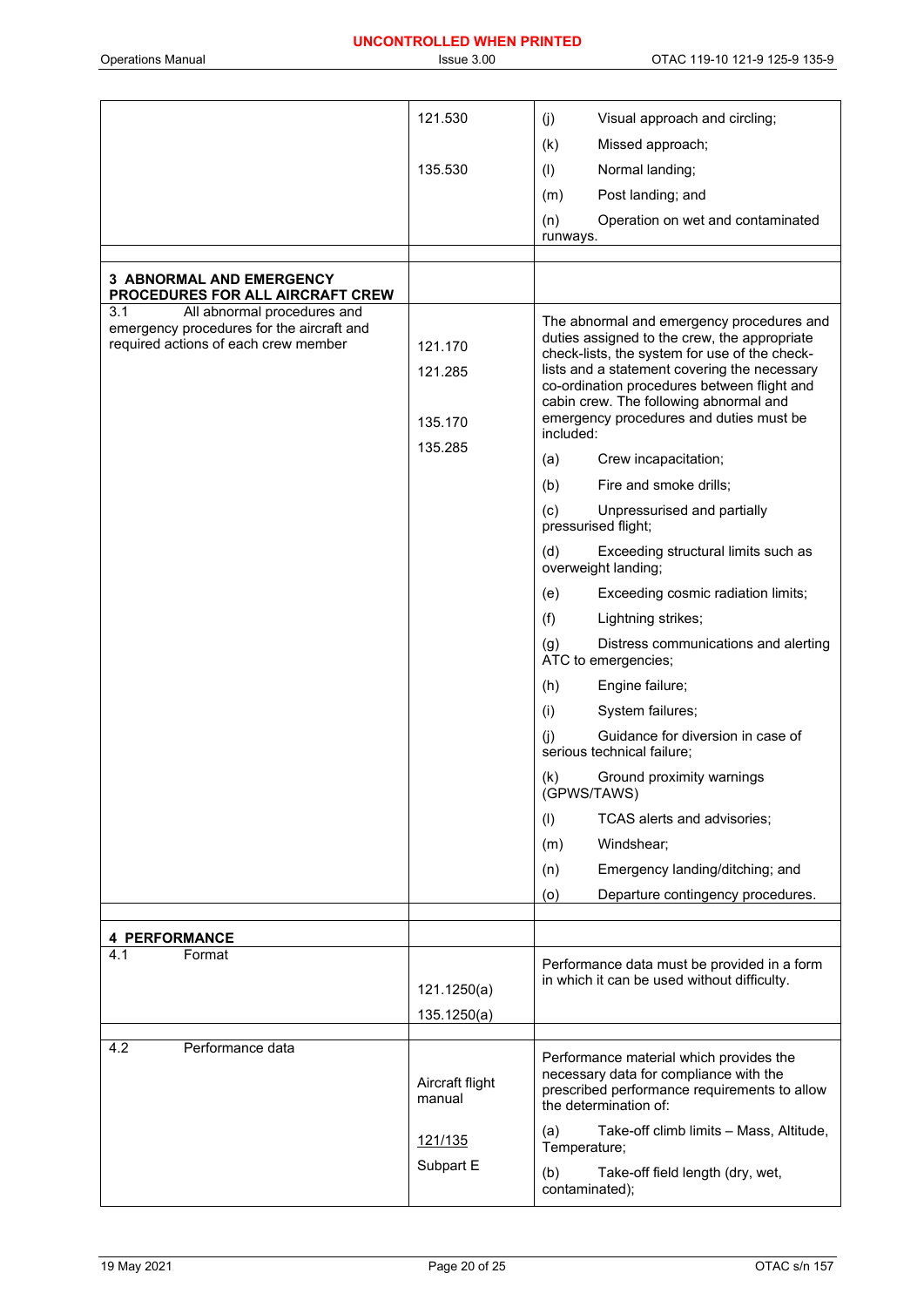|                                                                      |                                                     | Net flight path data for obstacle<br>(c)<br>clearance calculation or, where applicable,<br>take-off flight path;                                                                                                                                                                                               |
|----------------------------------------------------------------------|-----------------------------------------------------|----------------------------------------------------------------------------------------------------------------------------------------------------------------------------------------------------------------------------------------------------------------------------------------------------------------|
|                                                                      |                                                     | The gradient losses for banked climb<br>(d)<br>outs;                                                                                                                                                                                                                                                           |
|                                                                      |                                                     | En-route climb limits;<br>(e)                                                                                                                                                                                                                                                                                  |
|                                                                      |                                                     | (f)<br>Approach climb limits;                                                                                                                                                                                                                                                                                  |
|                                                                      |                                                     | (g)<br>Landing climb limits;                                                                                                                                                                                                                                                                                   |
|                                                                      |                                                     | (h)<br>Landing field length (dry, wet,<br>contaminated) including the effects of an in-<br>flight failure of a system or device, if it affects<br>the landing distance;                                                                                                                                        |
|                                                                      |                                                     | (i)<br>Brake energy limits; and                                                                                                                                                                                                                                                                                |
|                                                                      |                                                     | (i)<br>Speeds applicable for the various<br>flight stages (also considering wet or<br>contaminated runways).                                                                                                                                                                                                   |
| 4.2.1.<br>Supplementary data covering<br>flights in icing conditions | 121.215<br>121.650                                  | Any certificated performance related to an<br>allowable configuration, or configuration<br>deviation, such as anti-skid inoperative.                                                                                                                                                                           |
|                                                                      | 135.215<br>135.650                                  |                                                                                                                                                                                                                                                                                                                |
| 4.2.2.<br>Alternative performance data                               | 121.565(c)                                          | If performance data, as required for the<br>appropriate performance class, is not available                                                                                                                                                                                                                    |
|                                                                      | 135.565(c)                                          | in the aircraft flight manual, then other data<br>acceptable to the Governor must be included.<br>Alternatively, the operations manual may<br>contain cross-reference to the approved data<br>contained in the aircraft flight manual where<br>such data is not likely to be used often or in an<br>emergency. |
| 4.3<br>Additional performance data                                   |                                                     |                                                                                                                                                                                                                                                                                                                |
|                                                                      | Aircraft flight                                     | Additional performance data where applicable<br>including:                                                                                                                                                                                                                                                     |
|                                                                      | manual                                              | All engine climb gradients;<br>(a)                                                                                                                                                                                                                                                                             |
|                                                                      | 121/135                                             | (b)<br>Drift-down data;                                                                                                                                                                                                                                                                                        |
|                                                                      | Subpart E                                           | (c)<br>Effect of de-icing/anti-icing fluids;                                                                                                                                                                                                                                                                   |
|                                                                      |                                                     | Flight with landing gear down;<br>(d)                                                                                                                                                                                                                                                                          |
|                                                                      |                                                     | For aeroplanes with three or more<br>(e)<br>engines, one engine inoperative ferry flights;<br>and                                                                                                                                                                                                              |
|                                                                      |                                                     | (f)<br>Flights conducted under the<br>provisions of the CDL.                                                                                                                                                                                                                                                   |
| <b>5 FLIGHT PLANNING</b>                                             |                                                     |                                                                                                                                                                                                                                                                                                                |
| 5.1<br>Data and instructions necessary                               |                                                     |                                                                                                                                                                                                                                                                                                                |
| for pre-flight and in-flight planning                                | 121.160<br>121.195<br>121.200<br>121.275<br>135.160 | Data and instructions necessary for pre-flight<br>and in-flight planning including factors such as<br>speed schedules and power settings. Where<br>applicable, procedures for engine(s)-out<br>operations, EDTO (particularly the one-engine<br>inoperative cruise speed / all-engine operating                |
|                                                                      | 135.195                                             | cruising speed and maximum diversion time)<br>and flights to isolated aerodromes must be                                                                                                                                                                                                                       |
|                                                                      | 135.200                                             | included.                                                                                                                                                                                                                                                                                                      |
|                                                                      |                                                     |                                                                                                                                                                                                                                                                                                                |
| Fuel planning<br>5.2                                                 | 135.275<br>135.280                                  | The method for calculating fuel needed for the                                                                                                                                                                                                                                                                 |
|                                                                      |                                                     | various stages of flight.                                                                                                                                                                                                                                                                                      |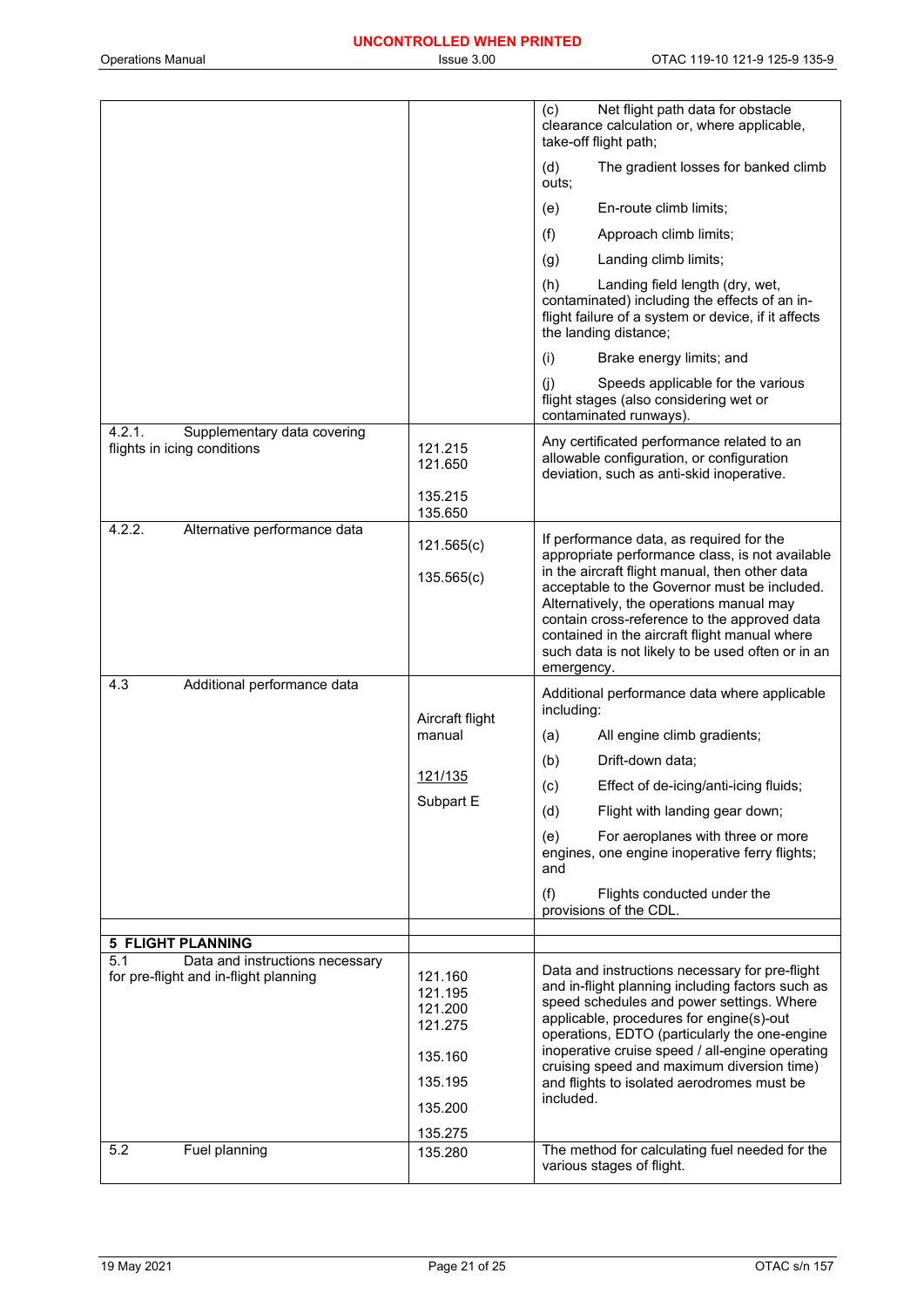(a) Detailed engine(s) inoperative

5.3 Performance Data for EDTO

| critical fuel and area of operation                                                            | 121.285<br>135.285                  | $(a)$ Detailed engine(s) inoperative<br>performance data including fuel flow for<br>standard and non-standard atmospheric<br>conditions and as a function of airspeed and<br>power setting, where appropriate, covering:                                                                 |
|------------------------------------------------------------------------------------------------|-------------------------------------|------------------------------------------------------------------------------------------------------------------------------------------------------------------------------------------------------------------------------------------------------------------------------------------|
|                                                                                                |                                     | (i) drift down (includes net performance) -<br>where applicable;                                                                                                                                                                                                                         |
|                                                                                                |                                     | (ii) cruise altitude coverage including 10,000<br>feet:                                                                                                                                                                                                                                  |
|                                                                                                |                                     | (iii) holding;                                                                                                                                                                                                                                                                           |
|                                                                                                |                                     | (iv) altitude capability (includes net<br>performance); and                                                                                                                                                                                                                              |
|                                                                                                |                                     | (v) missed approach.                                                                                                                                                                                                                                                                     |
|                                                                                                |                                     | (b)<br>Detailed all-engine-operating<br>performance data, including nominal fuel flow<br>data, for standard and non-standard<br>atmospheric conditions and as a function of<br>airspeed and power setting, where<br>appropriate, covering:                                               |
|                                                                                                |                                     | (i) cruise (altitude coverage including 10,000<br>feet); and                                                                                                                                                                                                                             |
|                                                                                                |                                     | (ii) holding.                                                                                                                                                                                                                                                                            |
|                                                                                                |                                     | Details of any other conditions<br>(c)<br>relevant to EDTO operations which can cause<br>significant deterioration of performance, such<br>as ice accumulation on the unprotected<br>surfaces of the aeroplane, ram air turbine<br>(RAT) deployment, thrust-reverser<br>deployment, etc. |
|                                                                                                |                                     | (d)<br>The altitudes, airspeeds, thrust<br>settings, and fuel flow used in establishing the<br>EDTO area of operation for each airframe-<br>engine combination must be used in showing<br>the corresponding terrain and obstruction<br>clearances in accordance with this regulation.    |
| <b>6 MASS AND BALANCE</b>                                                                      |                                     |                                                                                                                                                                                                                                                                                          |
| 6.1<br>Instructions on all procedures<br>relating to aircraft mass and balance<br>calculations | Aircraft flight                     | Instructions and data for the calculation of the<br>mass and balance including:                                                                                                                                                                                                          |
|                                                                                                | manual                              | Calculation system (e.g. Index<br>(a)<br>system);                                                                                                                                                                                                                                        |
|                                                                                                | 121/135<br>Subpart D                | (b)<br>Information and instructions for<br>completion of mass and balance<br>documentation, including manual and<br>computer generated calculations;                                                                                                                                     |
|                                                                                                |                                     | Limiting masses and centre of gravity<br>(c)<br>for the types, variants or individual aircraft<br>used by the operator; and                                                                                                                                                              |
|                                                                                                |                                     | (d)<br>Dry operating mass and<br>corresponding centre of gravity or index.                                                                                                                                                                                                               |
| <b>7 LOADING</b>                                                                               |                                     |                                                                                                                                                                                                                                                                                          |
| Procedures and provisions for loading and<br>securing the load in the aircraft                 | 119.59<br>91.95<br>121.95<br>135.95 | Instructions and procedures relating to aircraft<br>loading, including procedures for carriage of<br>animals, aircraft modification for stretcher fit<br>and seating of passengers who may have                                                                                          |
|                                                                                                | 121.125<br>135.125                  | restricted mobility.                                                                                                                                                                                                                                                                     |
|                                                                                                |                                     |                                                                                                                                                                                                                                                                                          |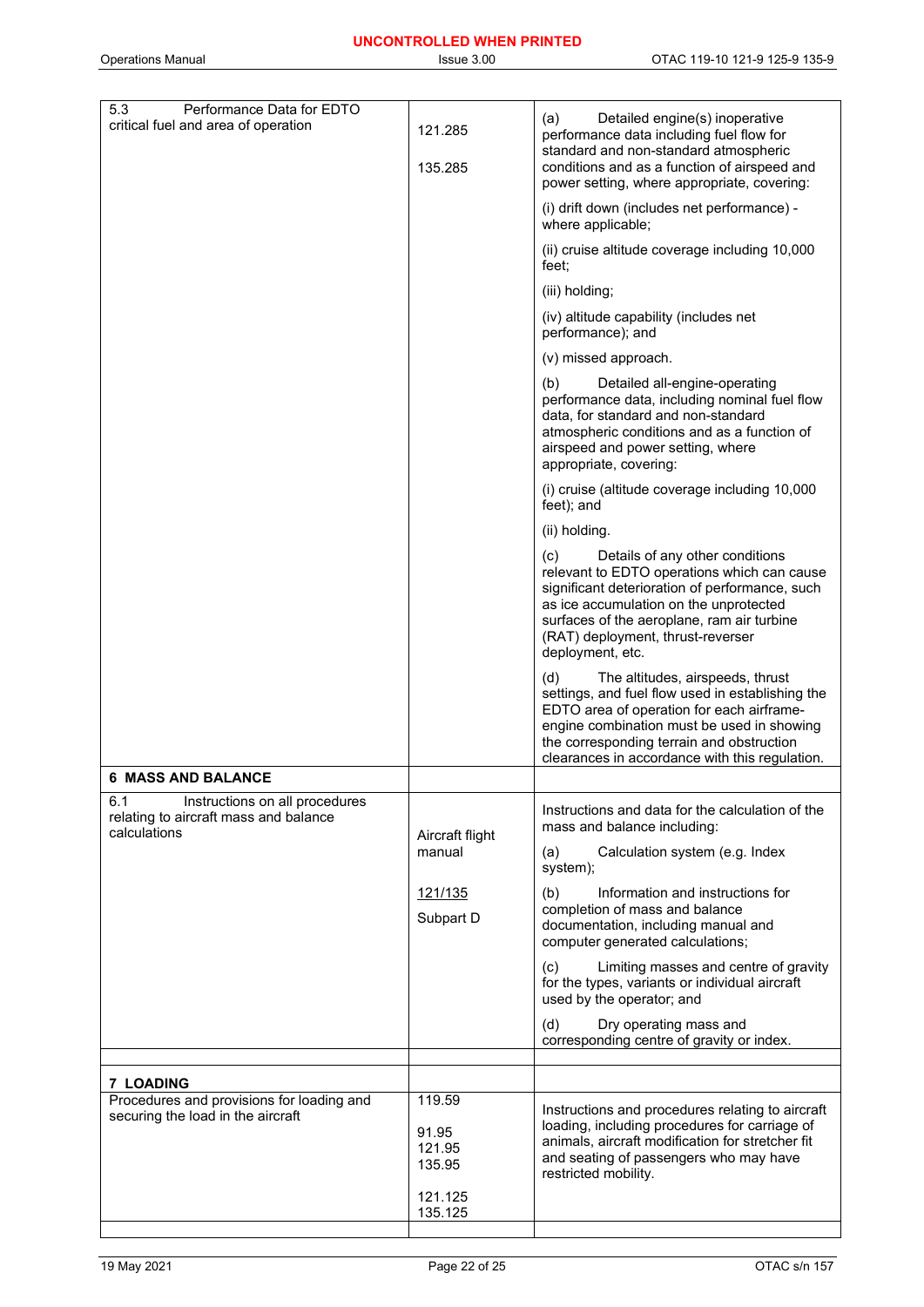| 8 CONFIGURATION DEVIATION LIST                                                                                                                                     | 121.610<br>135.610           | The Configuration Deviation List(s) (CDL), if<br>provided by the manufacturer, taking account<br>of the aircraft types and variants operated<br>including procedures to be followed when an<br>aircraft is being despatched under the terms of<br>its CDL. (Operators should use the ATA<br>number system when allocating chapters and<br>numbers for aeroplane systems.)                                        |
|--------------------------------------------------------------------------------------------------------------------------------------------------------------------|------------------------------|------------------------------------------------------------------------------------------------------------------------------------------------------------------------------------------------------------------------------------------------------------------------------------------------------------------------------------------------------------------------------------------------------------------|
|                                                                                                                                                                    |                              |                                                                                                                                                                                                                                                                                                                                                                                                                  |
| 9 MINIMUM EQUIPMENT LIST                                                                                                                                           | 121.615<br>135.615           | The Minimum Equipment List (MEL) taking<br>account of the aircraft types and variants<br>operated and the type(s)/area(s) of operation.<br>The MEL must include the navigational<br>equipment and take into account the required<br>navigation performance for the route and area<br>of operation. (Operators should use the ATA<br>number system when allocating chapters and<br>numbers for aeroplane systems. |
|                                                                                                                                                                    |                              |                                                                                                                                                                                                                                                                                                                                                                                                                  |
| <b>10 SURVIVAL AND EMERGENCY</b><br><b>EQUIPMENT INCLUDING OXYGEN</b>                                                                                              |                              |                                                                                                                                                                                                                                                                                                                                                                                                                  |
| Details of all survival and<br>10.1<br>emergency equipment carried and instructions<br>for use                                                                     | 121.90<br>121.710<br>121.725 | A list of the survival equipment to be carried<br>for the routes to be flown and the procedures<br>for checking the serviceability of this<br>equipment prior to take-off. Instructions<br>regarding the location, accessibility and use of<br>survival and emergency equipment and its<br>associated check list(s).                                                                                             |
|                                                                                                                                                                    |                              |                                                                                                                                                                                                                                                                                                                                                                                                                  |
|                                                                                                                                                                    | 135.90                       |                                                                                                                                                                                                                                                                                                                                                                                                                  |
|                                                                                                                                                                    | 135.710                      |                                                                                                                                                                                                                                                                                                                                                                                                                  |
|                                                                                                                                                                    | 135.725                      |                                                                                                                                                                                                                                                                                                                                                                                                                  |
| 10.2<br>Oxygen supplies, including<br>procedures for determining amount required<br>and quantity available                                                         | 121.740<br>135.740           | The procedure for determining the amount of<br>oxygen required and the quantity that is<br>available. The flight profile, number of<br>occupants and possible cabin decompression<br>must be considered. The information provided<br>must be in a form in which it can be used<br>without difficulty.                                                                                                            |
| <b>11 EMERGENCY EVACUATION</b>                                                                                                                                     |                              |                                                                                                                                                                                                                                                                                                                                                                                                                  |
| <b>PROCEDURES</b>                                                                                                                                                  |                              |                                                                                                                                                                                                                                                                                                                                                                                                                  |
|                                                                                                                                                                    |                              |                                                                                                                                                                                                                                                                                                                                                                                                                  |
| 11.1<br>Instructions for preparation for<br>emergency evacuation                                                                                                   | 121.125<br>135.125           | Instructions for preparation for emergency<br>evacuation including crew co-ordination and<br>emergency station assignment.                                                                                                                                                                                                                                                                                       |
| 11.2<br>Emergency evacuation procedures                                                                                                                            |                              | A description of the duties of all members of                                                                                                                                                                                                                                                                                                                                                                    |
|                                                                                                                                                                    | 121.975(c)<br>135.975(c)     | the crew for the rapid evacuation of an aircraft<br>and the handling of the passengers in the<br>event of a forced landing, ditching or other<br>emergency.                                                                                                                                                                                                                                                      |
|                                                                                                                                                                    |                              |                                                                                                                                                                                                                                                                                                                                                                                                                  |
| <b>12 AIRCRAFT SYSTEMS</b>                                                                                                                                         |                              |                                                                                                                                                                                                                                                                                                                                                                                                                  |
| Technical particulars of aircraft systems,<br>associated controls and equipment such as<br>may be necessary to enable the flight crew to<br>carry out their duties | Aircraft flight<br>manual    | A description of the aircraft systems, related<br>controls and indications and operating<br>instructions. (Operators should use the ATA<br>number system when allocating chapters and<br>numbers for aeroplane systems.)                                                                                                                                                                                         |
|                                                                                                                                                                    |                              |                                                                                                                                                                                                                                                                                                                                                                                                                  |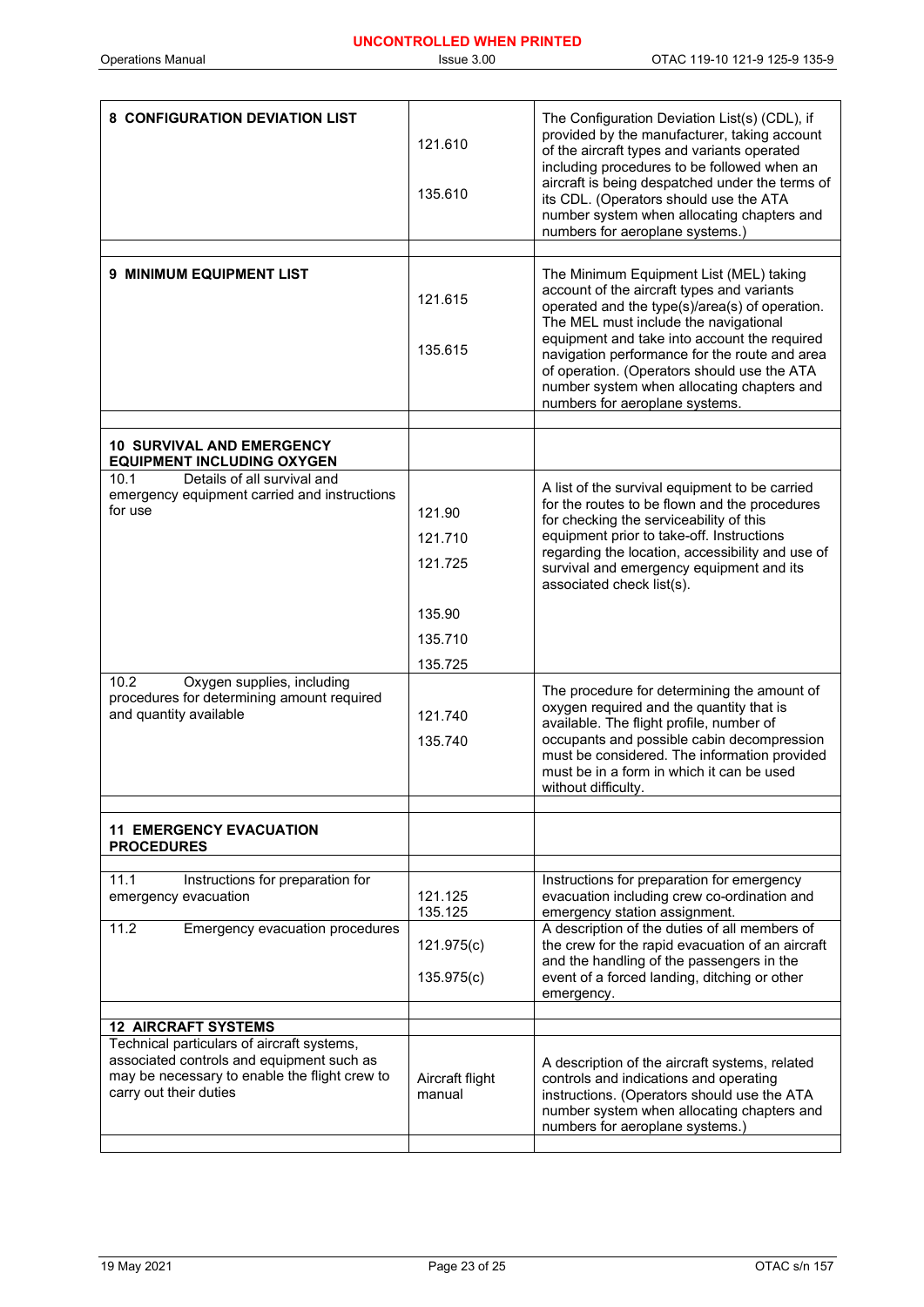| <b>ROUTE AND</b><br><b>Part C</b><br><b>AERODROME INSTRUCTIONS AND</b><br><b>INFORMATION</b> | 121/135<br>Subpart C<br>121.55<br>135.55<br>121.225<br>135.225 | (1) Instructions and information relating to<br>communications, navigation and aerodromes<br>including minimum flight levels and altitudes<br>for each route to be flown and operating<br>minima for each aerodrome planned to be<br>used, including:<br>Minimum flight level/altitude;<br>(a)<br>Operating minima for departure,<br>(b)<br>destination and alternate aerodromes:<br>Communication facilities and<br>(c)<br>navigation aids;<br>Runway data and aerodrome<br>(d)<br>facilities;<br>Approach, missed approach and<br>(e)<br>departure procedures including noise<br>abatement procedures;<br>(f)<br>Communication failure procedures;<br>Search and rescue facilities in the<br>(q)<br>area over which the aeroplane is to be flown;<br>A description of the aeronautical<br>(h)<br>charts that must be carried on board in relation<br>to the type of flight and the route to be flown,<br>including the method to check their validity;<br>Availability of aeronautical information<br>(i)<br>and meteorological services;<br>En-route communication and<br>(i)<br>navigation procedures;<br>Aerodrome categorisation for flight<br>(k)<br>crew competence qualification; and<br>(1)<br>Special aerodrome limitations<br>(performance limitations and operating<br>procedures etc.). |
|----------------------------------------------------------------------------------------------|----------------------------------------------------------------|-------------------------------------------------------------------------------------------------------------------------------------------------------------------------------------------------------------------------------------------------------------------------------------------------------------------------------------------------------------------------------------------------------------------------------------------------------------------------------------------------------------------------------------------------------------------------------------------------------------------------------------------------------------------------------------------------------------------------------------------------------------------------------------------------------------------------------------------------------------------------------------------------------------------------------------------------------------------------------------------------------------------------------------------------------------------------------------------------------------------------------------------------------------------------------------------------------------------------------------------------------------------------------------------------------|
|                                                                                              |                                                                |                                                                                                                                                                                                                                                                                                                                                                                                                                                                                                                                                                                                                                                                                                                                                                                                                                                                                                                                                                                                                                                                                                                                                                                                                                                                                                       |